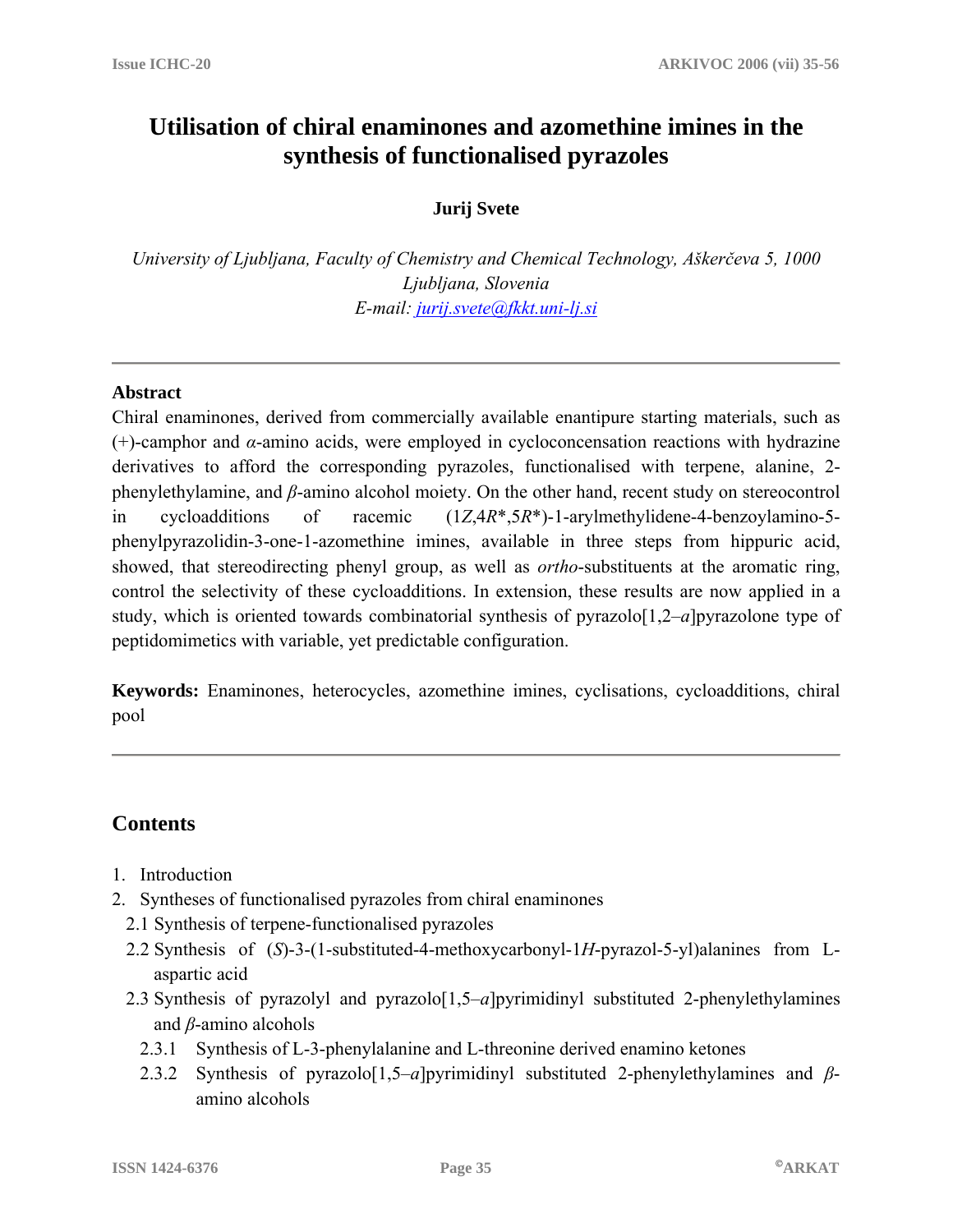- 2.3.3 Synthesis of pyrazolyl substituted 2-phenylethylamines and *β*-amino alcohols
- 3. Syntheses of functionalised pyrazoles from (1*Z*,4*R*\*,5*R*\*)-1-arylmethylidene-4 benzoylamino-5-phenylpyrazolidin-3-one-1-azomethine imines
	- 3.1 Stereocontrol in cycloadditions to dimethyl maleate, dimethyl fumarate, methyl acrylate, and dimethyl acetylenedicarboxylate
	- 3.2 Combinatorial synthesis of tetrahydro-5*H*-pyrazolo[1,2–*a*]pyrrolo[3,4–*c*]pyrazole-1,3,5(2*H*,3a*H*)-triones
	- 3.3 Combinatorial studies on cycloadditions to *β*-keto esters

# **1. Introduction**

Pyrazoles belong among the most reparesentative five-membered heterocyclic systems.<sup>1</sup> Despite the fact, that pyrazole ring is rarely a constituent of natural products, numerous synthetic pyrazole derivatives found use in various pharmaceutical, agrochemical, photographic, and other applications. Such examples of important pyrazole derivatives are natural products (*S*) pyrazolylalanine,<sup>2</sup> pyrazomycin,<sup>3</sup> and withasomine<sup>4</sup> and synthetic compounds sildenafil (Viagra®),<sup>5</sup> lonazolac,<sup>6</sup> difenamizole,<sup>7</sup> mepirizole,<sup>8</sup> phenidone,<sup>9</sup> and bicyclic pyrazolidinone LY  $186826^{10}$ 

 On the other hand, synthesis and transformations of heterocyclic compounds represent the major topics of our research interest, which is primarily focused on development of synthetic methodologies for the preparation of various heterocyclic systems. In extention, these methodologies are then used for preparation of various types of heterocyclic compunds, which are functionalised with an amino acid, hydroxy acid, amino alcohol, polyol, nucleoside, terpene, dipeptide, and realted structural motifs.<sup>11</sup> Within this context, a part of our studies was also focused on the synthesis of functionalised pyrazoles. For this purpose, we used two  $3+2$ heterocyclisation approaches, which are, also in general, the most frequently employed methods for the formation of the pyrazole ring:

a) cyclocondensation between a hydrazine derivative and a suitably functionalised chiral enaminone as enamino masked 1,3-dicarbonyl compound analogue and

b) 1,3-dipolar cycloaddition of chiral 3-pyrazolidinone-1-azomethine imine to a suitable dipolarophile.

 The present review represents a summary of our most recent results in the synthesis of functionalised pyrazoles.

# **2. Syntheses of functionalised pyrazoles from chiral enaminones**

In the last two decades, a series of 2-substituted alkyl 3-(dimethylamino)propenoates **1** and related enaminones was synthesized and used for the preparation of various heterocyclic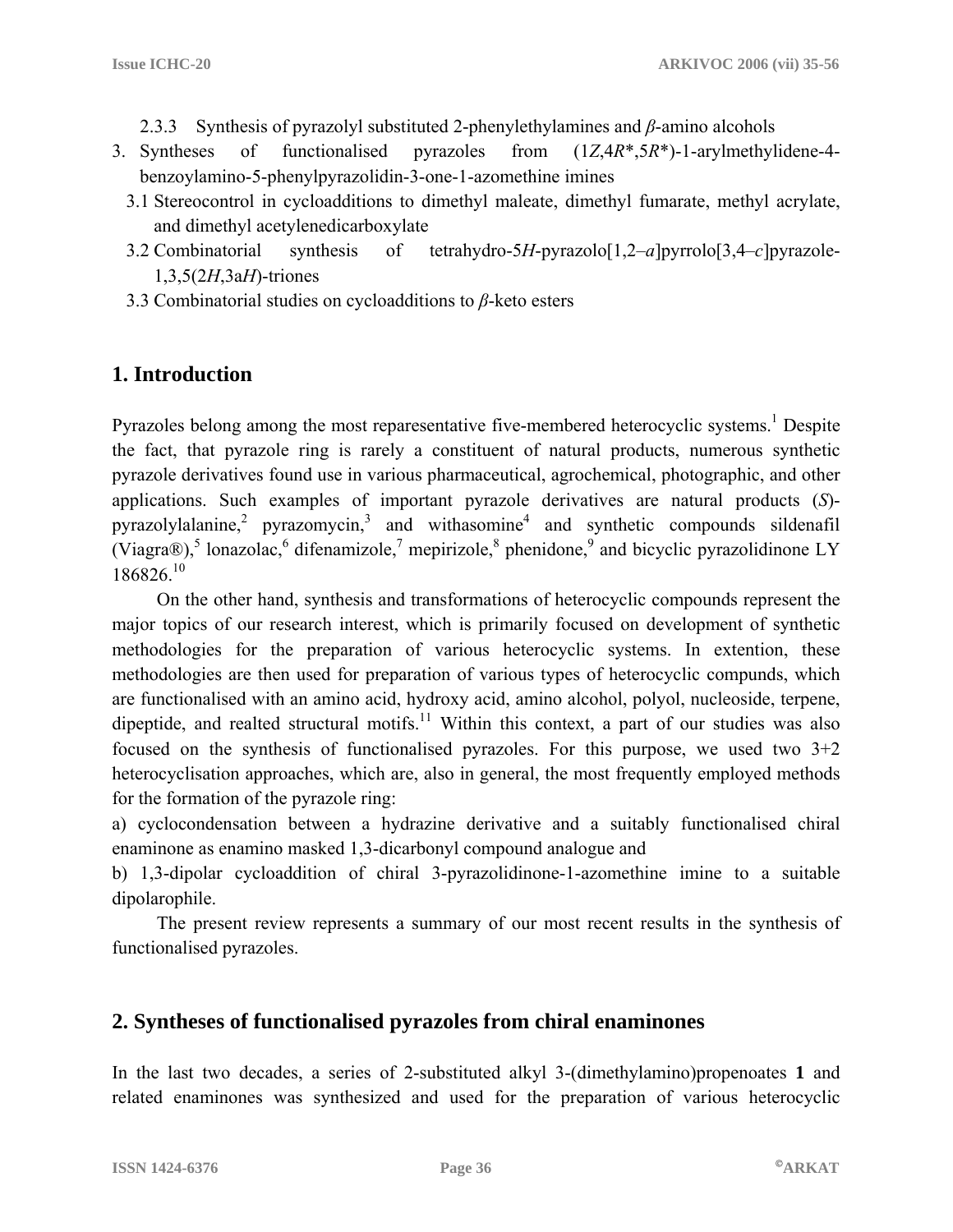systems, functionalised heterocycles, and natural product analogues.<sup>12,13</sup> Recently, 3-(dimethylamino)propenoates **1** and analogs also found use in combinatorial synthesis.14 The most usual synthesis of alkyl 3-(dimethylamino)propenoates **1** consists of a treatment of an active methylene compound **2** with a formamide acetal. Propenoates **1** exhibit similar reactivity as their parent 1,3-dicarbonyl compounds: a) they react with electrophiles at position 2 and b) two electrofilic sites at positons 3 and 1 enable cyclisations with various 1,2- and 1,3-dinucleophiles leading to five- and six-membered heterocyclic systems. Reactions of **1** with nucleophiles are acid-catalysed and proceed by initial substitution of the dimethylamino group, followed condensation to the carbonyl group.<sup>12</sup>



**Scheme 1**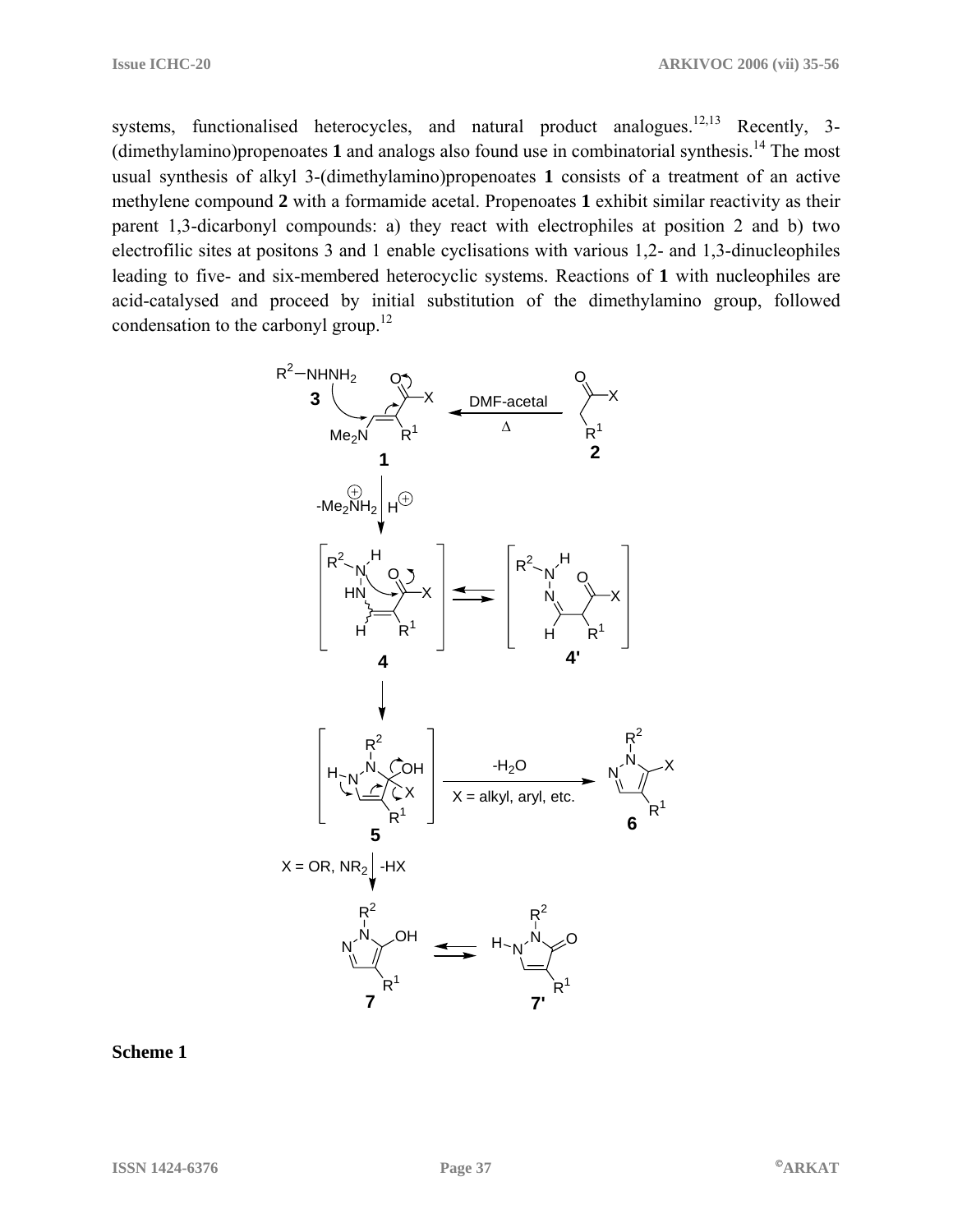For example, in the reactions of **1** with hydrazine derivatives **3**, substitution of the dimethylamino group takes place first to give the enehydrazines **4** (or tautomeric hydrazones **4'**), followed by cyclisation to the carbonyl group to give the intermediate **5**. In the case of enamino ketones  $(X = \text{alkyl}, \text{aryl}, \text{etc.})$ , elimination of water affords the 4,5-disubstituted pyrazole 6, while in the case of enamino esters and enamino amides, 4-substituted 5-hydroxypyrazoles **7** and/or their tautomers **7'** are usually formed.<sup>12</sup> In some cases, the intermediates  $4/4$ <sup>,15,16</sup> and  $5^{17}$  were isolated under mild reaction conditions and their structures were confirmed by X-Ray diffraction (Scheme 1).

 In the chiral enaminone series, our previous studies were based on tranformations of 5 substituted lactams **8a,b** and lactones **8c,d**. Acid-catalysed reactions of **8a,b,d** with various hydrazine derivatives 3, resulted in 'ring switching' formation<sup>18</sup> of methyl  $(S)$ -*N*-acyl-3- $(1$ substituted-5-hydroxy-1*H*-pyrazol-4-yl)alanines  $9a,b^{19}$  and (*S*)-1-*O*-benzoyl-3-(1-substituted-5hydroxy-1*H*-pyrazol-4-yl)propane-1,2-diols **9c**. 20 In a recent extention, the 'ring switching' methodology was also applied in a parallel solution-phase synthesis of 3-pyrazolylalanines.<sup>21</sup> On the other hand, when the dimethylamino group in enaminones **8a–c** was substituted by the cyano group, nitriles **10a–c** were obtained and used as chiral dipolarophiles in 1,3-dipolar cycloadditons to diazomethane and nitrile imines to afford spiro pyrazoles **11a–c** and fused pyrazoles **12a,b** with a dipeptide or closely related structural unit (Scheme 2).<sup>22</sup>



**Scheme 2.** (i)  $R^2NHNH_2$  **3**, AcOH, 80–120 °C; (ii) KCN, AcOH, r.t.; (iii)  $CH_2N_2-Et_2O$ , 0 °C; (iii)  $ArC(CI) = NNHPh$ ,  $Et<sub>3</sub>N$ ,  $CH<sub>2</sub>Cl<sub>2</sub>$ , reflux.

 Similarly, 1-acyl-3-methyl-5-[(*Z*)-cyanomethylidene]imidazolidin-2,4-diones **13**, available in three steps from hydantoin, reacted with diazomethane, azomethine imines, and nitrile imines to give, depending on the reaction conditions, the spiro pyrazole hydantoins and the pyrazole-5 carboxamide derivatives. $23$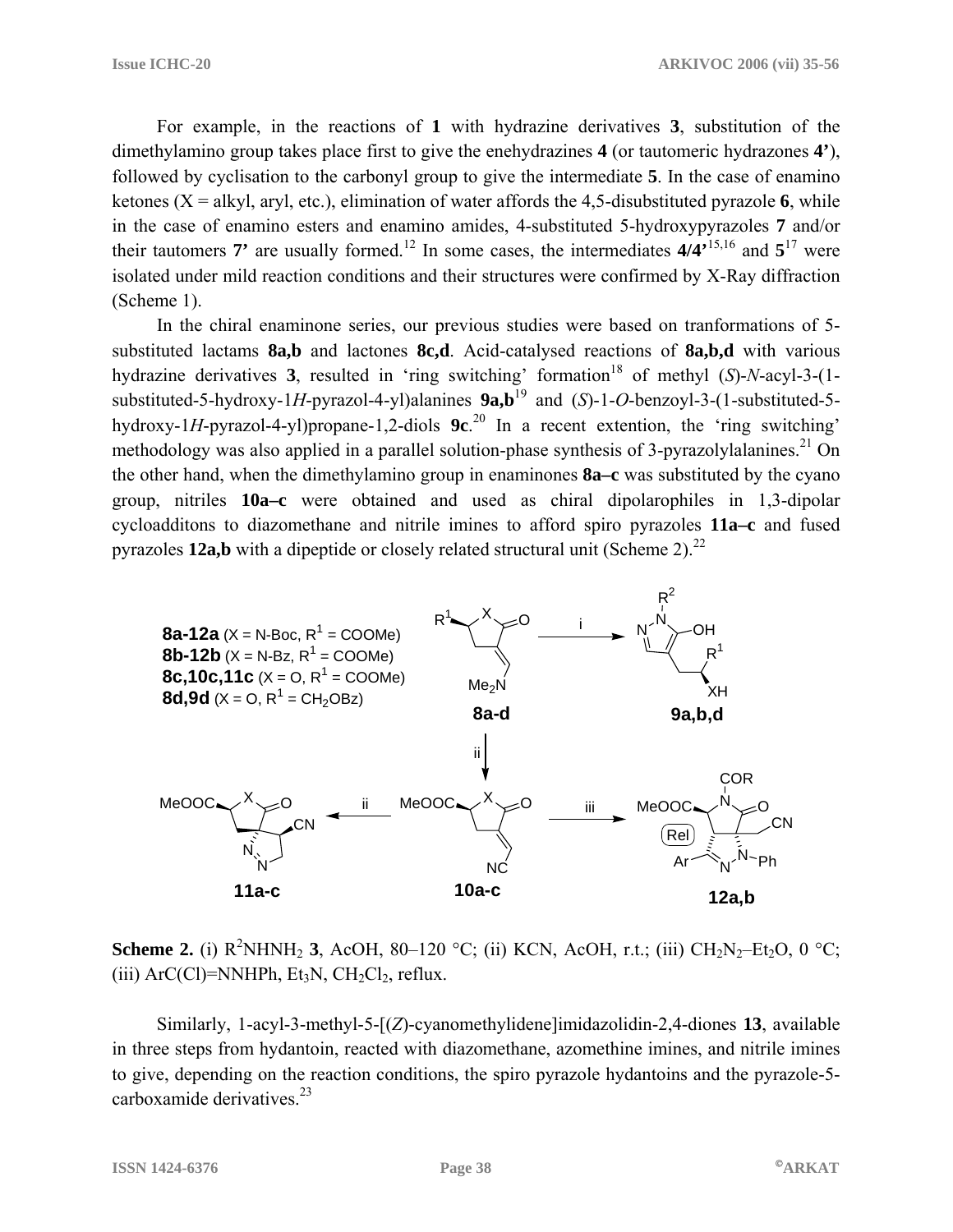|                | NMe <sub>2</sub>                |                                                                |                                          |
|----------------|---------------------------------|----------------------------------------------------------------|------------------------------------------|
|                | iii or iv<br>16                 | R<br>$18a-c$                                                   |                                          |
| 14<br>ij<br>15 | Me <sub>2</sub> N<br>Ϊij<br>17  | ring fusion<br>ᆊ<br>N<br>OH <sup>R</sup><br>19<br>ring opening | $20a-c$<br>or<br>н<br>HO<br>റ<br>$21a-e$ |
| Compound       | $\mathbf R$                     | Yield (%)                                                      |                                          |
| 3a, 18a        | H                               | 81                                                             |                                          |
| 3b, 18b        | Benzyl                          | 63                                                             |                                          |
| 3c             | 6-chloropyridazin-3-yl          |                                                                |                                          |
| 18c            | 6-oxo-1,6-dihydropyridazin-3-yl | 83                                                             |                                          |
| 3d, 20a        | Ph                              | 91                                                             |                                          |
| 3e, 20b        | 3-methylphenyl                  | 74                                                             |                                          |
| 3f, 20c        | 4-methylphenyl                  | 85                                                             |                                          |
| 3a, 21a        | H                               | 83                                                             |                                          |
| 3g, 21b        | 2-methylpehnyl                  | 70                                                             |                                          |
| 3h, 21c        | 2-chlorophenyl                  | 61                                                             |                                          |
| 3i, 21d        | 2-bromophenyl                   | 63                                                             |                                          |
| 3j, 21e        | Pentafluorophenyl               | 56                                                             |                                          |

#### **2.1 Synthesis of terpene-functionalised pyrazoles**

**Scheme 3.** (i)  $t$ -BuOCH(NMe<sub>2</sub>)<sub>2</sub>, DMF, reflux; (ii) AcOOH, AcOH, AcONa, r.t.; (iii)  $R^2$ -NHNH<sub>2</sub> (3a,d-j), *n*-PrOH, 37% HCl (1 equiv.), reflux; (iv) R<sup>2</sup>-NHNH<sub>2</sub> 3b,c, AcOH, reflux.

 Recently, (1*R*,3*E*,4*R*)-3-[(dimethylamino)methylidene]-1,7,7-trimethylbicyclo [2.2.1] heptan-2-one  $(16)^{16}$ and  $(1R,4E,5R)$ -4-[(dimethylamino)methylidene]-1,8,8-trimethyl-2oxabicyclo<sup>[3.2.1]</sup>octan-3-one  $(17)$ ,<sup>24</sup> were prepared from  $(+)$ -camphor  $(14)$ . Reactions of 16 and **17** with hydrazines **3a–j** afforded terpene-functionalised pyrazoles **18**, **20**, and **21**. Reactions of **16** were selective and gave the corresponding pyrazolo fused camphors **18a–c**. In the reaction of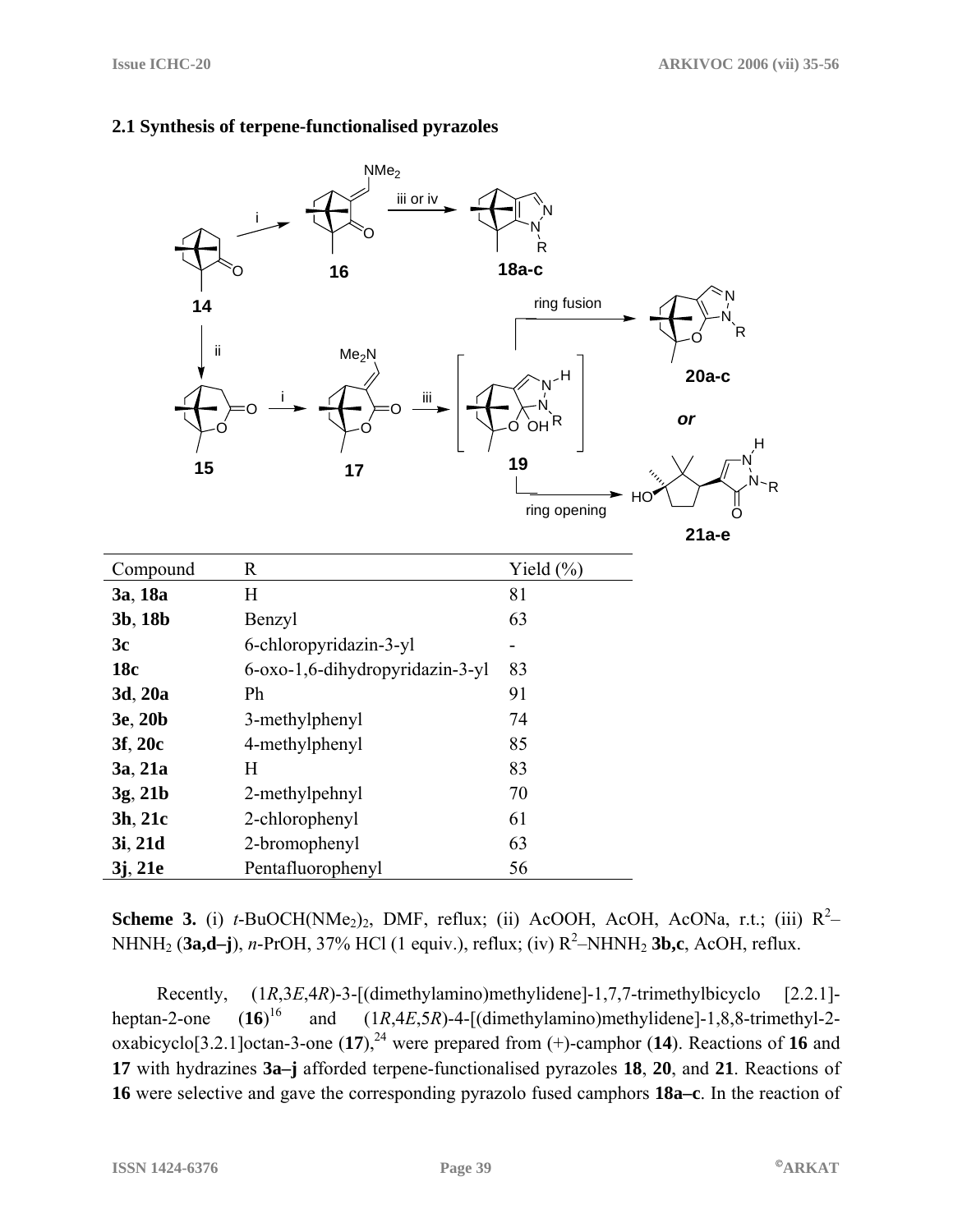**16** with 6-chloro-3-hydrazinopyridazine (**3c**), substitution of the chloro by the hydroxy group took place. On the other hand, reactions of the lactone analogue **17** proceeded in two ways. Treatment of **17** with *ortho*-unsubstituted phenylhydrazines **3d–f** furnished the pyrazolo fused lactones **20a–c** as products of elimination of water from the intermediate **19**, while with *ortho*substituted hydrazines **3g–j** and with hydrazine hydrochloride (**3a**), opening of the lactone ring took place to give the 'ring switched' products **21a–e**. It has to be emphasized, that also these reactions were higly selective and led to a single type of product, depending on the type of hydrazine derivative employed. Selectivity of these transformations might be attributed to steric, as well as to electronic effects (Scheme 3). $^{25}$ 

### **2.2 Synthesis of (***S***)-3-(1-substituted-4-methoxycarbonyl-1***H***-pyrazol-5-yl)alanines from Laspartic acid**

| <b>HOOC</b>  | COOBn<br><b>NHCOOBn</b><br>22                        | O<br>۰O<br>COOBn<br><b>NHCOOBn</b><br>OH<br>O | ii.                                                          |
|--------------|------------------------------------------------------|-----------------------------------------------|--------------------------------------------------------------|
|              |                                                      | 23                                            |                                                              |
|              | COOBn<br>MeOOC<br><b>NHCOOBn</b><br>O<br>24          | iii<br>MeOOC                                  | NMe <sub>2</sub><br>COOBn<br>iv<br><b>NHCOOBn</b><br>O<br>25 |
|              | $V-R$<br>COOBn<br>MeOOC<br><b>NHCOOBn</b><br>$26a-g$ | v<br>MeOOC<br>27a,b,e                         | $N - R$<br>COOH<br>NH <sub>2</sub>                           |
| Compound     | $\mathbf R$                                          | Yield $(\%)$                                  |                                                              |
|              |                                                      | 26                                            | 27                                                           |
| 3a, 26a, 27a | H                                                    | 57                                            | 82                                                           |
| 3d, 26b, 27b | Ph                                                   | 94                                            | 75                                                           |
| 3j, 26c      | pentafluorophenyl                                    | 73                                            |                                                              |
| 3k, 26d      | 4-methoxyphenyl                                      | 82                                            |                                                              |
| 31, 26e, 27e | pyridin-2-yl                                         | 85                                            | 82                                                           |
| 3m, 26f      | 6-phenylpyridazin-3-yl                               | 56                                            |                                                              |
| 3n, 26g      | pyrimidin-2-yl                                       | 80                                            |                                                              |

**Scheme 4.** (i) Meldrum's acid, DCC, CH<sub>2</sub>Cl<sub>2</sub>, DMAP,  $-5$  °C (Ref. ); (ii) MeOH, reflux; (iii) DMFDMA, CH<sub>2</sub>Cl<sub>2</sub>, r.t.; (iv) R–NHNH<sub>2</sub> × HCl **3a,d,j–n**, MeOH or EtOH, r.t. $\rightarrow$ reflux; (v) H<sub>2</sub> (1 bar), Pd–C, MeOH, r.t.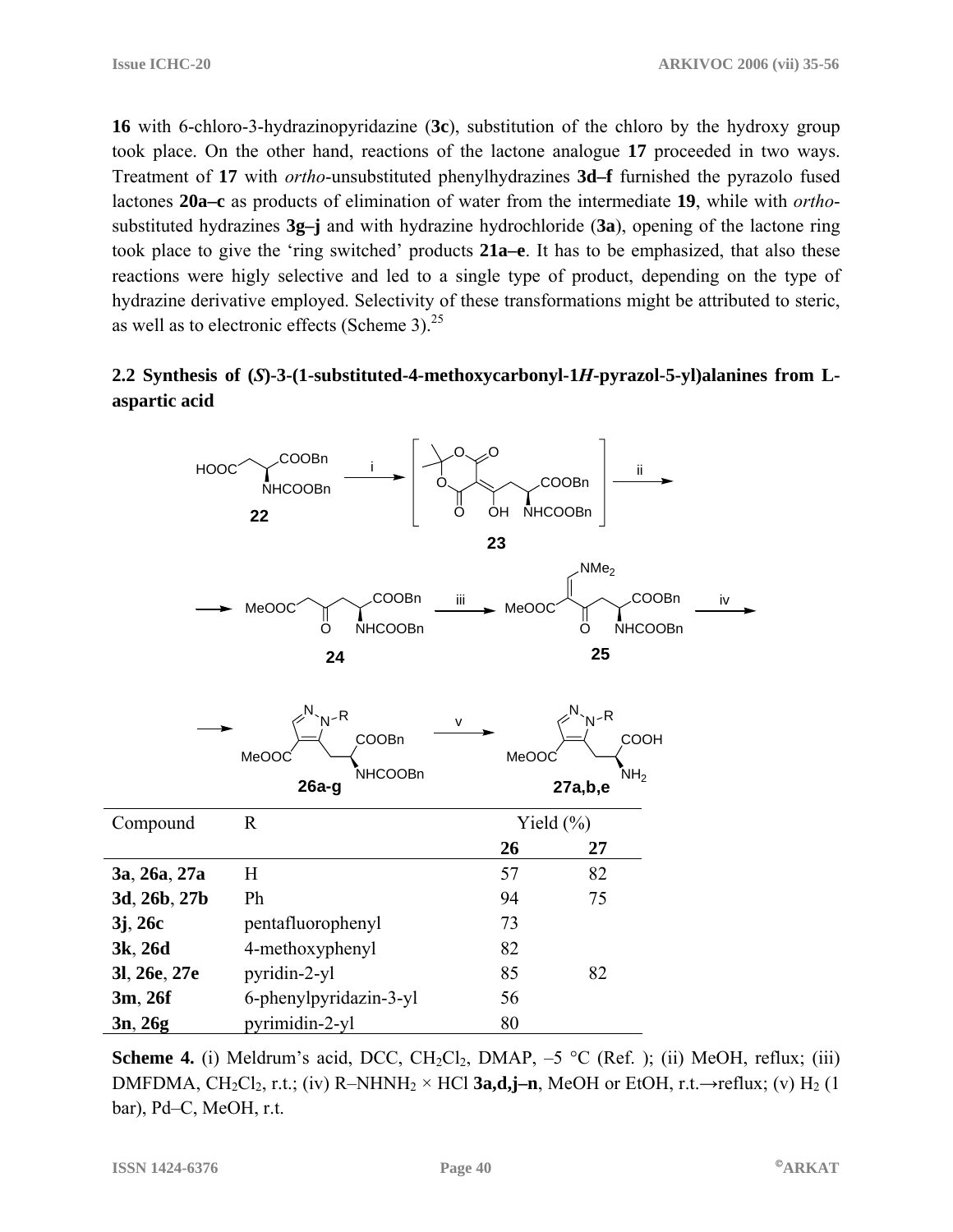In search for alternative synthetic routes towards 3-pyrazolylalanines and other 3 heteroarylalanines, we have recently developped an enaminone-based methodology for the synthesis of (*S*)-3-(1*H*-pyrazol-5-yl)alanines. Starting from L-aspartic acid, the (*S*)-*N*benzyloxycarbonylaspartic acid-1-benzyl ester (**22**) was prepared according to the literature procedure.<sup>26</sup> Following closely related literature examples.<sup>27</sup> compound 22 was then coupled with Meldrum's acid to give the intermediate **23**, which was transformed with methanol into 1 benzyl-6-methyl (*S*)-2-benzyloxycarbonylamino-4-oxohexanedioate (**24**) in 66% yield over two steps. Further treatment of **24** with *N*,*N*-dimethylformamide dimethyl acetal (DMFDMA) in dichloromethane at r.t. furnished the desired enaminone **25** in 98% yield. Cyclocondensations of **25** with substituted hydrazine hydrochlorides **3a,d,j–n** gave the protected (*S*)-pyrazolylalanines **26a–g** in 56–94% yields. Deprotection of **26a,b,e** by catalytic hydrogenation furnished the free pyrazolylalanines 27a,b,e (Scheme 4).<sup>28</sup>

# **2.3 Synthesis of pyrazolyl and pyrazolo[1,5–***a***]pyrimidinyl substituted 2-phenylethylamines and** *β***-amino alcohols**

### **2.3.1 Synthesis of L-3-phenylalanine and L-threonine derived enamino ketones**

According to the literaturely known methodology,<sup>29</sup> the *N*-protected L-3-phenylalanines 28a,b were transformed into the Weinreb amides **29a,b**, which were then treated with excess ethynylmagnesium bromide. Upon quenching excess Grignard reagent with aqueous NaHSO4, the corresponding ethynyl ketones **30a,b** were obtained in 90 and 61% yield, respectively. Addition of diethylamine to the triple C≡C bond then afforded enamino ketones **31a,b** in 92% and 86% yield, respectively. On the other hand, upon treatment of **29a** with excess ethynylmagnesium bromide followed by quenching with aqueous NH4Cl, the *N*-methyl-*N*methoxy substituted enaminone **32** was obtained in 50% yield. Formation of **32** could be explained by initial formation of the ethynyl ketone **30a** followed by addition of *N*,*O*dimethylhydroxylamine to the triple C≡C bond. Similarly, the enaminone **37** was prepared in four steps from *N*-benzyloxycarbonyl-L-threonine (**33**) (Scheme 5).30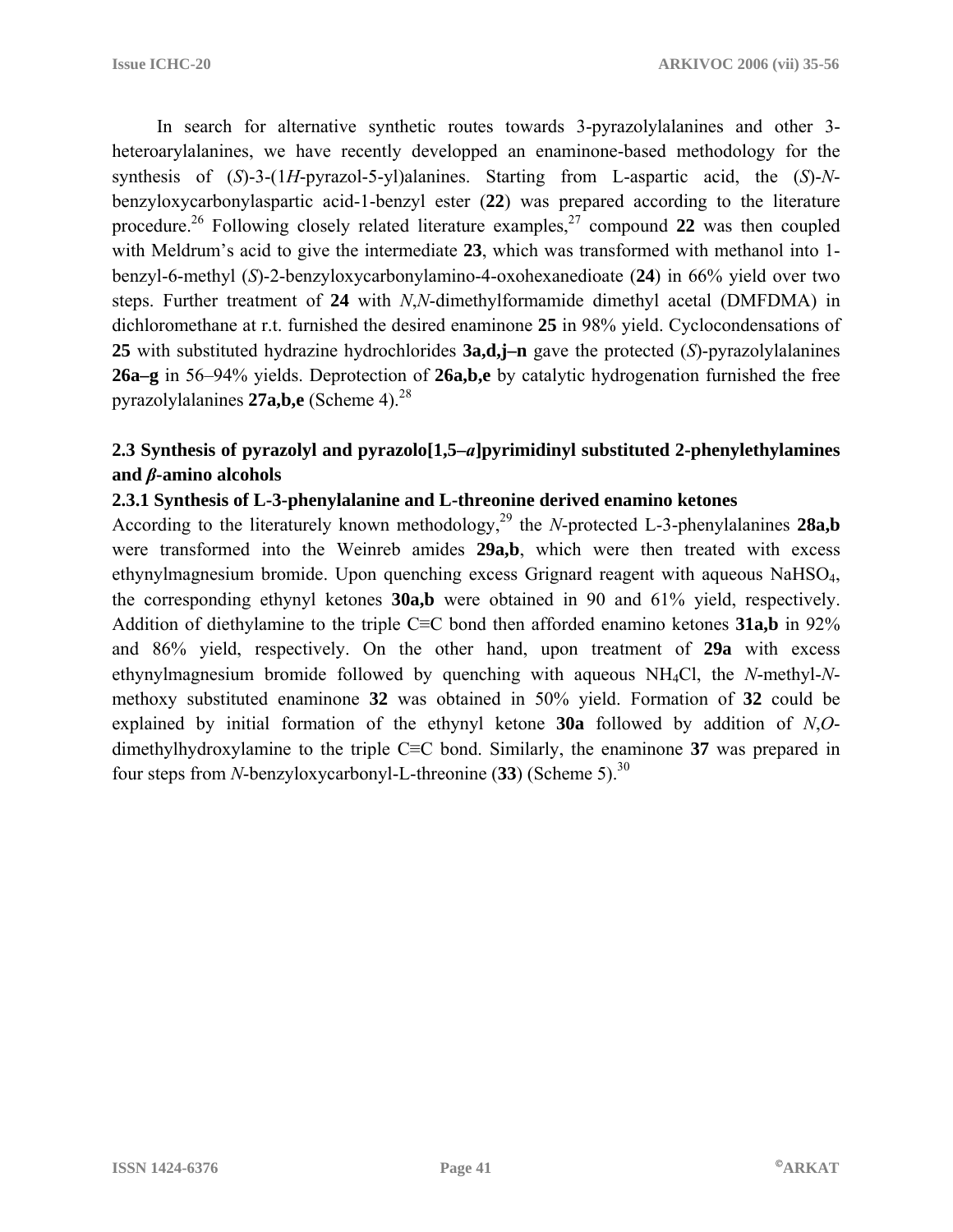

**Scheme 5.** (i) ClCOOBu, *N*-methylmorpholine, EtOAc, 0 °C, then MeNHOMe, 0 °C $\rightarrow$ r.t.; (ii) HC≡CMgBr, THF,  $-78$  °C→r.t., then aq. NaHSO<sub>4</sub>; (iii) Et<sub>2</sub>NH, CH<sub>2</sub>Cl<sub>2</sub>, 0 °C→r.t.; (iv) HC≡CMgBr, THF,  $-78$  °C→r.t., then aq. NH<sub>4</sub>Cl; (v) Me<sub>2</sub>C(OMe)<sub>2</sub>, BF<sub>3</sub>×Et<sub>2</sub>O, r.t.; (vi) MeI, K<sub>2</sub>CO<sub>3</sub>, acetone, 0 °C→r.t.; (vii) *i*-PrMgBr, MeNHOMe, THF, –78 °C→–20 °C, then aq. NH<sub>4</sub>Cl.

# **2.3.2 Synthesis of pyrazolo[1,5–***a***]pyrimidinyl substituted 2-phenylethylamines and** *β***-amino alcohols**

Enaminones **31a,b** and **37** reacted with 3-aminopyrazole derivatives **38a–c** as 1,3-dinucleophiles, to afford the corresponding (*S*)-1-(pyrazolo[1,5–*a*]pyrimidin-7-yl)-2-phenyletylamines **39a–e** and (*S*)-1-amino-1-(pyrazolo[1,5–*a*]pyrimidin-7-yl)propan-2-ol (**40**) in 20–77% yields. In the reaction of **37** with 5-amino-1*H*-pyrazole-4-carbonitrile (**38c**), simultaneous removal of the ketal protecting group also took place (Scheme  $6$ ).<sup>30</sup>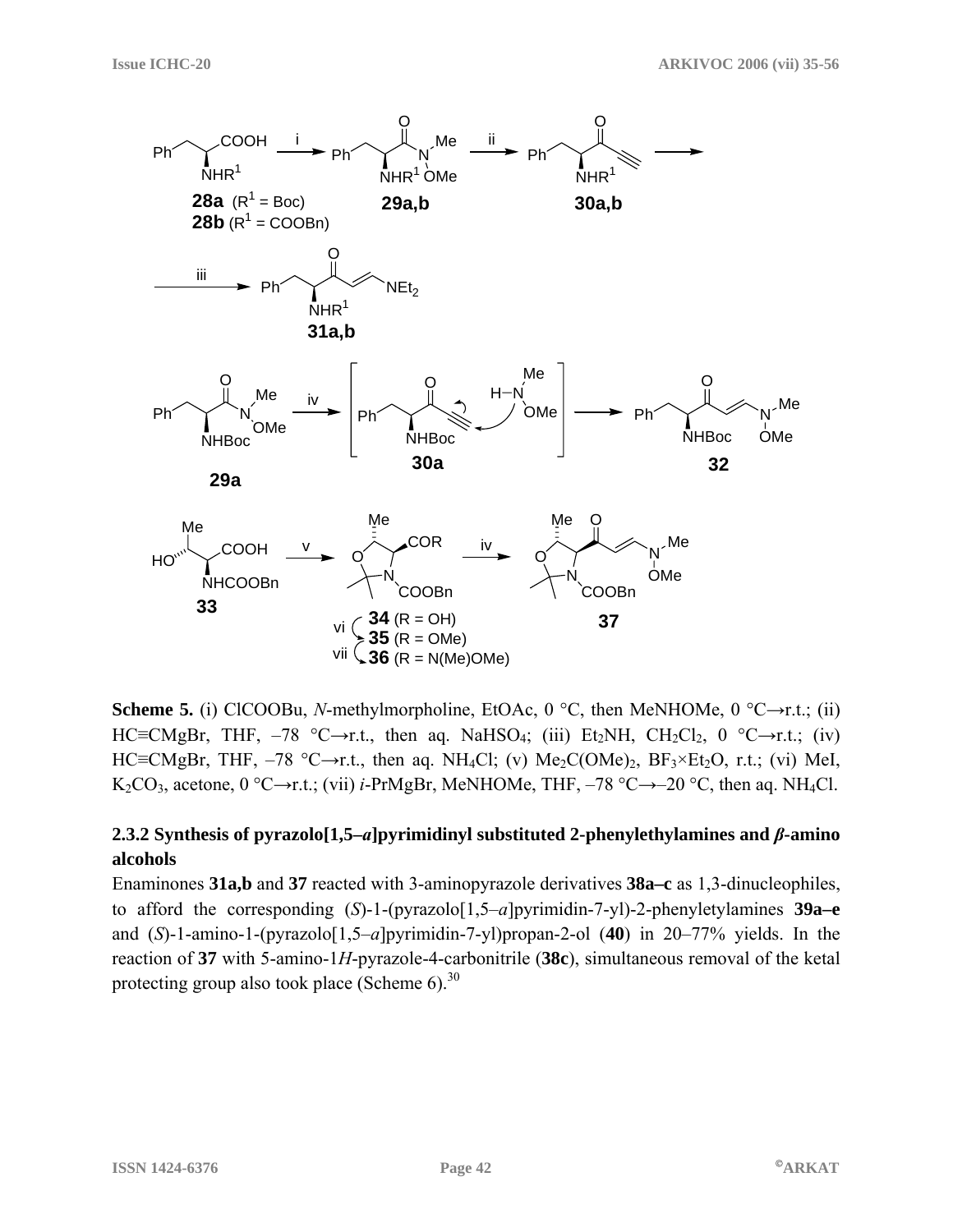

**Scheme 6.** (i) (i) EtOH,  $37\%$  HCl (1 equiv.), r.t. $\rightarrow$ reflux.

#### **2.3.4 Synthesis of pyrazolyl substituted 2-phenylethylamines and** *β***-amino alcohols**

Acid-catalysed treatment of enaminones **31a,b** with substituted hydrazines **3a,c,d,i,h–o**, afforded the corresponding *N*-protected (*S*)-1-pyrazolyl-2-phenylethylamines **41a–k** in 54–98% yields. Deprotection of compounds **41a,b,d,e,g,h,k** by catalytic hydrogenation furnished free (*S*)-1 pyrazolyl-2-phenylethylamines **42a,b,d,e,g,h,k** in 69–98% yields. In the same manner, Lthreonine derived enamino ketone **32** was transformed with phenylhydrazine (**3d**) and 3 hydrazino-6-phenylpyridazine (**3m**) into compounds **34a** and **34b**, respectively. Deprotection by catalytic hydrogenation afforded (2*S*,3*R*)-1-amino-1-(1-phenyl-1*H*-pyrazol-5-yl)propan-2-ol (**44a**) and (2*S*,3*R*)-1-amino-1-[1-(6-phenylpyridazin-3-yl)-1*H*-pyrazol-5-yl]propan-2-ol (**44b**) (Scheme  $7<sup>30</sup>$ )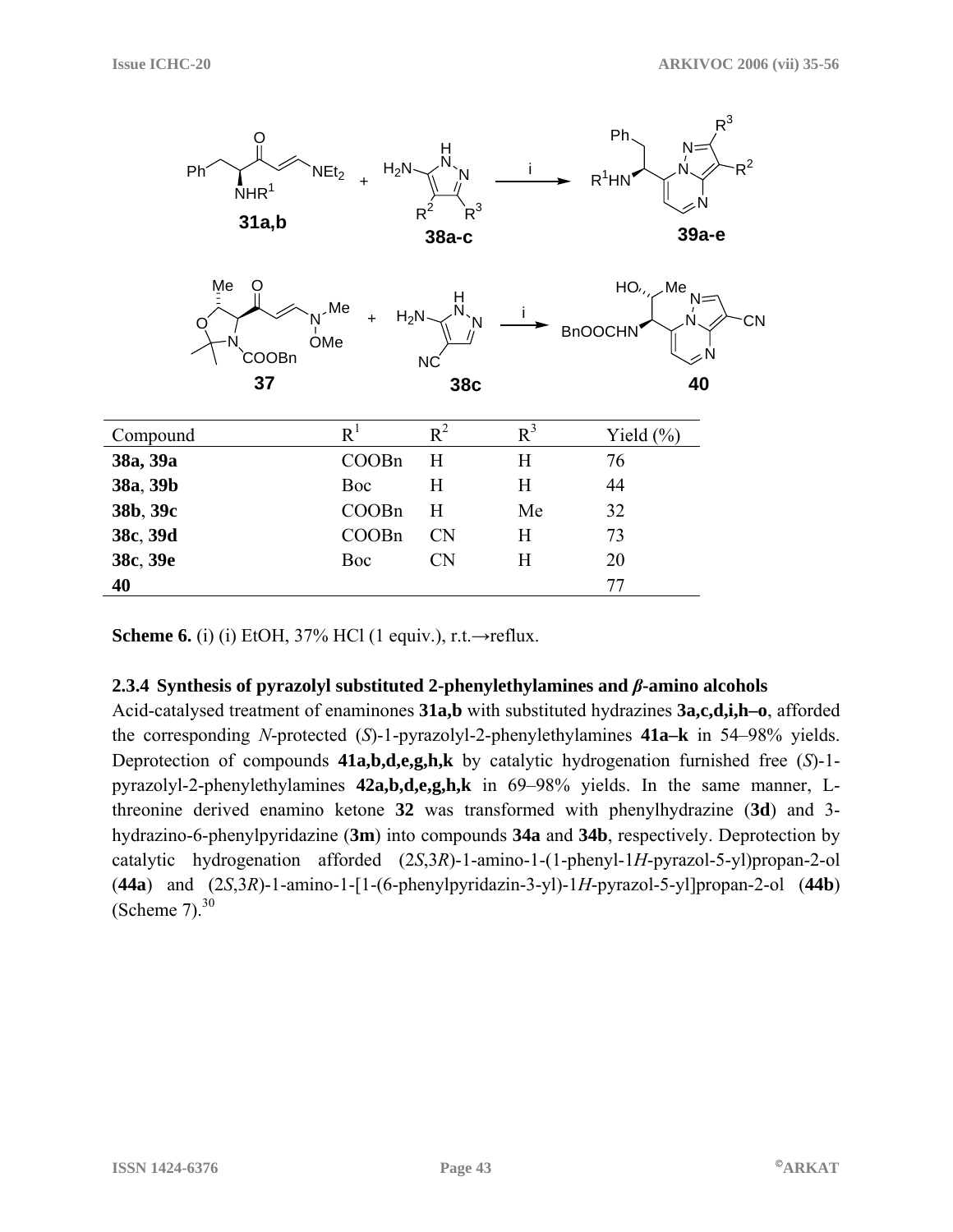

**Scheme 7.** (i)  $R^2$ -NHNH<sub>2</sub> **3a,c,d,i,k–o**, EtOH, 37% HCl (1 equiv.), r.t.→reflux; (ii) H<sub>2</sub> (1 bar), EtOH–THF, 10% Pd–C, r.t.

# **3. Syntheses of functionalised pyrazoles from (1***Z***,4***R***\*,5***R***\*)-1-arylmethylidene-4-benzoylamino-5-phenylpyrazolidin-3-one-1-azomethine imines**

1,3-Dipolar cycloaddition reactions are useful methods for preparation of five-membered heterocycles. They enable access to polyfunctional compounds with multiple asymmetric centers, often with excellent stereocontrol. $31$  In contrast to well elaborated asymmetric cycloadditions in chiral nitrone, nitrile oxide, and azomethine ylide series, $32$  much less examples of asymmetric cycloadditions to chiral azomethine imines have been reported.<sup>33–37</sup>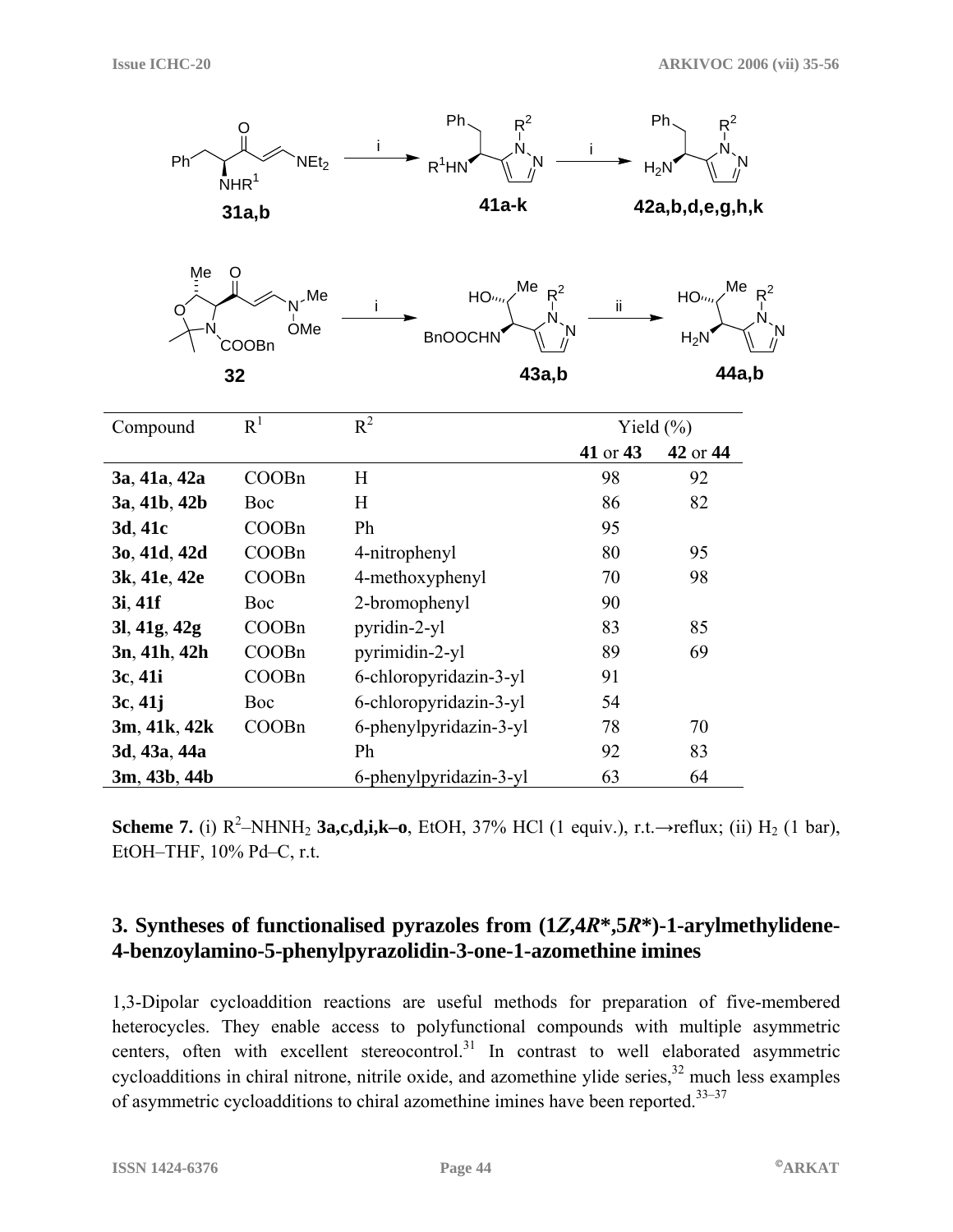The importance of pyrazolidin-3-ones significantly rose in the last two decades, since several pyrazolidin-3-one derivatives exhibit biological activities and due to their applicability in industrial processes.9,10,38,39 For example, 2-acylamino-1-oxo-1*H*,5*H*-pyrazolo[1,2–*a*]pyrazole-7 carboxylates are useful scaffolds for preparation of conformationally constrained peptidomimetics.<sup>10,40</sup> Since the first reports of *Dorn*<sup>41</sup> and *Oppolzer*,<sup>42</sup> 1,3-dipolar cycloaddition of stable, pyrazolidin-3-one derived, azomethine imines represent a simple and efficient method for preparation of 1*H*,5*H*-pyrazolo[1,2–*a*]pyrazol-1-ones. However, most of these studies were performed on achiral dipoles and on poorly substituted chiral azomethine imines.<sup>10,38-40,43,44</sup> In connection with our studies in the field of 3-pyrazolidinones,  $34,45-50$  we have previously reported regio- and stereoselective 1,3-dipolar cycloadditions to polysubstituted racemic (1*Z*,4*R*\*,5*R*\*)-1-arylmethylidene-4-benzoylamino-5-phenylpyrazolidin-3-one-1-azomethine imines **47** leading to polysubstituted  $1H,5H$ -pyrazolo $[1,2-a]$ pyrazol-1-ones **48–50** (Scheme 8).<sup>34</sup>



**Scheme 8.** (i) PhCHO, Ac<sub>2</sub>O, AcONa, 100 °C; (ii)  $N_2H_4 \times H_2O$  (80%), reflux; (iii) ArCHO, EtOH, TFA (cat.), reflux; (iv) dimethyl acetylenedicarboxylate, anisole, reflux; (v) dimethyl maleate, anisole reflux; (vi) methyl or ethyl acetoacetate, MeOH, Et<sub>3</sub>N (1 equiv.), r.t.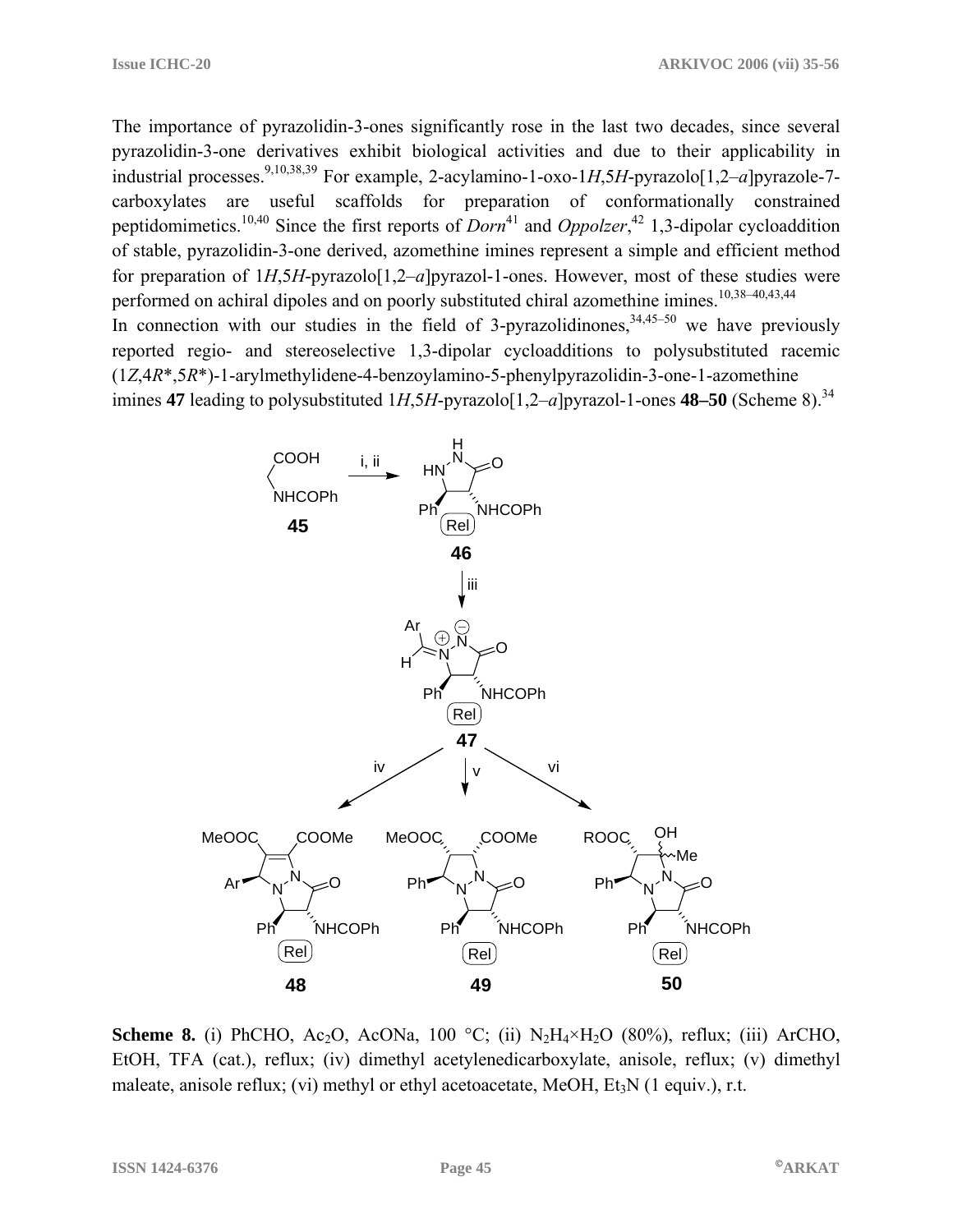Similarly, *Chuang* and *Sharpless*,<sup>36</sup> as well as *Husson*, *Bonin*, *Micouin*, and coworkers,<sup>35,37</sup> reported high facial selectivity of 1,3-dipolar cycloadditions to chiral azomethine imines, derived from pyrazolidinones and related 1,3,4-oxadiazinones.

 On the other hand, our previous study on reactions of 1-arylmethylidene-5,5 dimethylpyrazolidin-3-on-1-azomethine imines with methyl propiolate showed, that the regioselectivity was strongly dependent on the *ortho*-substituents at the aromatic ring.49 This results prompted us to investigate also the influence of *ortho*-substituents in chiral azomethine imines **47** on stereoselectivity and regioselectivity of cycloadditions.

# **3.1 Stereocontrol in cycloadditions to dimethyl maleate, dimethyl fumarate, methyl acrylate, and dimethyl acetylenedicarboxylate**

Azomethine imines **47a–f** with the following aryl substituents attached to the exocyclic C=N double bond were chosen as the model 1,3-dipoles: phenyl (**47a**), 4-nitrophenyl (**47b**), 4 methoxyphenyl (**47c**), 3,4,5-trimethoxyphenyl (**47d**), 2,4,6-trimethylphenyl (**47e**), and 2,6 dichlorophenyl (**47f**). Cycloadditions were carried out with dimethyl maleate, dimethyl fumarate, and methyl acrylate as the model dipolarophiles. Cycloadditions of dipoles **47a–f** to dimethyl maleate were all stereoselective, however, two diastereomeric types of cycloadducts were formed, depending on *ortho*-substituents at the aromatic ring. *ortho*-Unsubstituted dipoles **47a–d** afforded the cycloadducts **49a–d** with (2*R*\*,3*R*\*,5*R*\*,6*S*\*,7*R*\*)-configuration, while *ortho*disubstituted azomethine imines **47e,f** gave, stereoselectively, the major (2*R*\*,3*R*\*,5*S*\*,6*R*\*,7*S*\*) isomers **49e,f**. In contrast, cycloaddition of *ortho*-unsubstituted **47a** to dimethyl fumarate (**5**) was not stereoselective and gave a mixture of **51a** and three isomeric cycloadducts in a ratio of 33:30:22:15, which were separated by chromatography. On the other hand, reaction of dimethyl fumarate with *ortho*-disubstituted **47e** afforded the major (2*R*\*,3*R*\*,5*S*\*,6*R*\*,7*R*\*)-isomer **51e** in 68% d.e.. Reactions of *ortho*-unsubstituted **47a,b,d** with methyl acrylate proceeded regioselectively and stereoselectively to give the (2*R*\*,3*R*\*,5*R*\*,7*R*\*)-isomers **55a,b,d**, while cycloaddition of *ortho*-disubstituted **47e** was not selective and furnished a mixture of the major (2*R*\*,3*R*\*,5*S*\*,6*S*\*)-isomer **52e** and three minor isomers in a ratio of 34:30:21:15, which were separated by chromatography (Scheme 9). $51$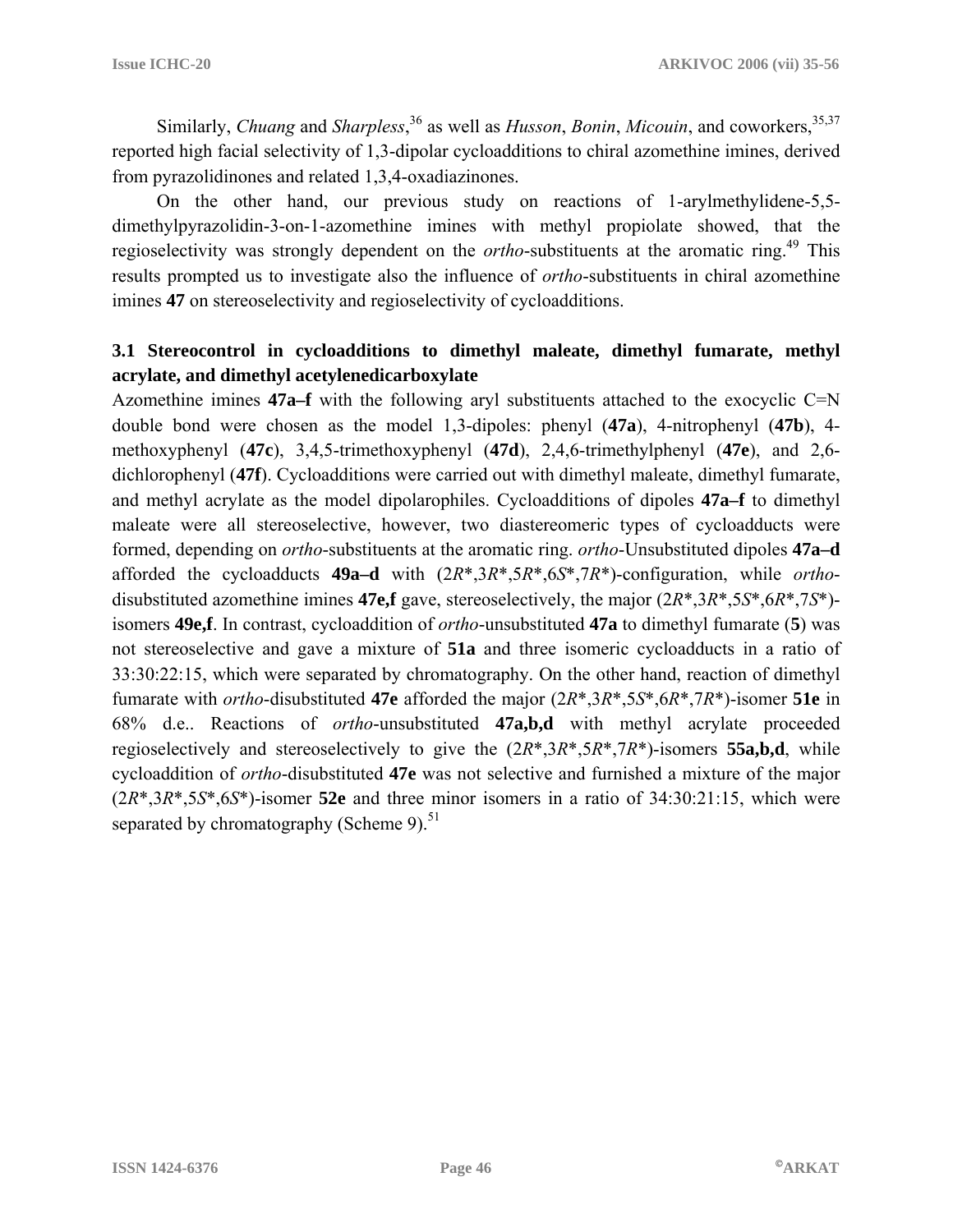

**Scheme 9.** (i) Anisole, reflux; (ii) chromatographic separation (CC followed by MPLC).

 These results prompted us to reinvestigate the configuration of compounds, formed upon cycloaddition of dipoles  $47a$  and  $47f$  to dimethylacetylene dicarboxylate.<sup>34</sup> Also in this case, stereocontrol was dependent on *ortho*-substituents. Thus, **47a** gave cycloadduct **48a** with (2*R*\*,3*R*\*,5*R*\*)-configuration, while the *ortho*-disubstituted **48f** gave cycloadduct **58f** with the opposite sense of configuration at position 5 (Scheme 10).<sup>51</sup>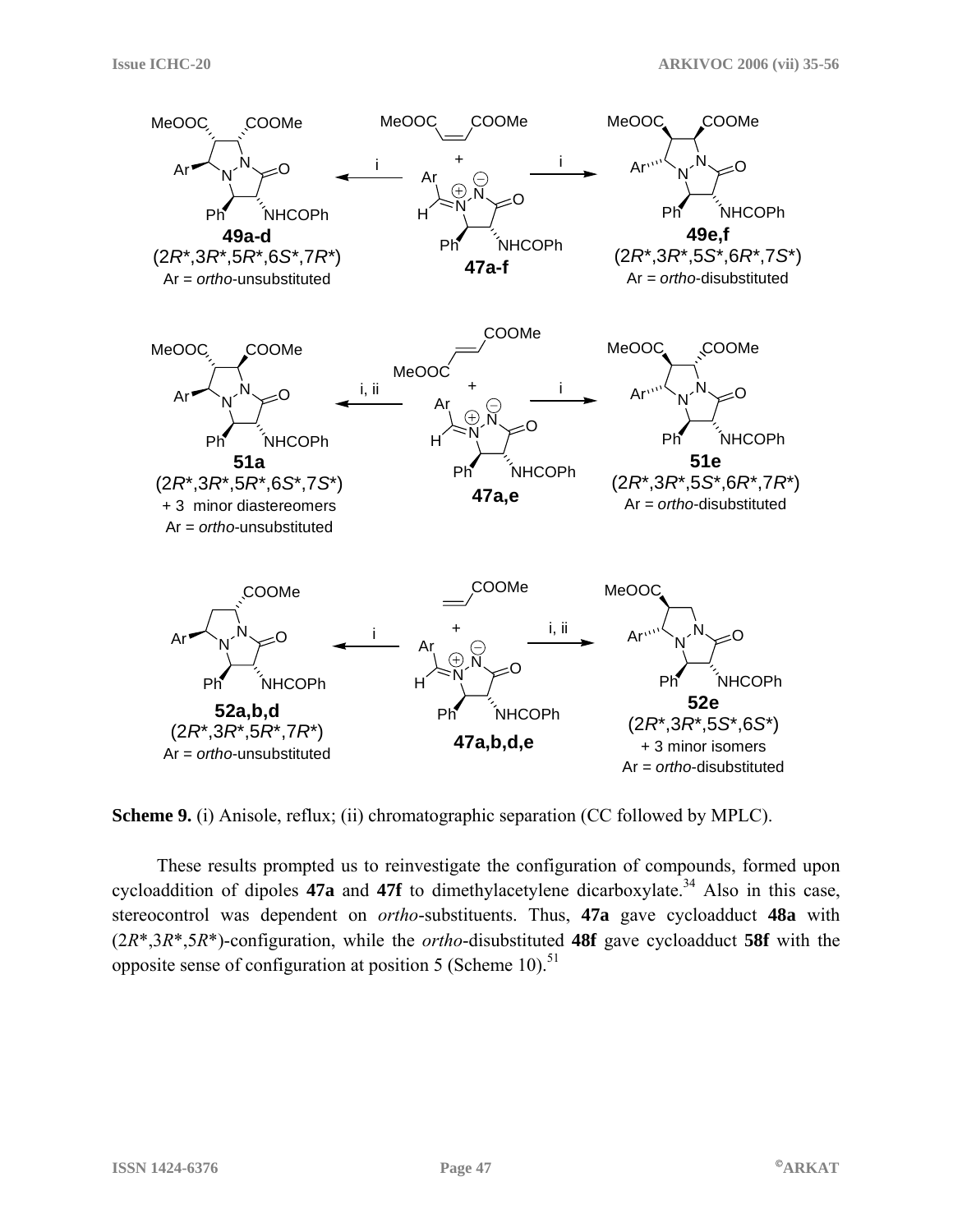

**Scheme 10.** (i) Anisole, reflux.

 Stereochemistry of these cycloadditions, which is apparently controlled by the stereodirecting phenyl group at position 3, as well as by the *ortho*-substituents at the aromatic ring, might be summarized in the following way:

(a) *ortho*-unsubstituted dipoles favoured formation of the major isomers with *syn*-oriented *H*– C(3) and *H*–C(5), while *ortho*-disubstituted dipoles favoured formation of the major isomers with *anti*-oriented *H*–C(3) and *H*–C(5),

(b) in all major isomers with a stereocenter at position 6, the *H*–C(5) and *H*–C(6) were alway *trans*-oriented,

(c) cycloadditions to dimethyl maleate and dimethyl acetylenedicarboxylate were always stereoselective,

(d) cycloaddition to dimethyl fumarate was stereoselective only in the case of two *ortho*substituents, and

(e) cycloadditions to methyl acrylate were selective only in the case of no *ortho*-substituents.

 Possible explanation for different selectivity might be examplified at best by cycloadditions of **47a–f** to dimethyl maleate. Dipoles **47a–d** with free *ortho*-positions in the aromatic ring can adopt the planar conformation **47'a–d** allowing transition state for the concerted 1,3-dipolar cycloaddition. Formation of the compounds **49a–d** could be explained by preferential *endo*-approach of dipolarophile from the less hindered face of the (1*Z*,4*R*\*,5*R*\*) dipole. On the other hand, such planar conformation is not possible in the case of dipoles **47e,f** with two *ortho*-substituents. Alternatively, stereoselective formation of **49e,f** might be explained by a two-step 1,4-addition–cyclization mechanism.52 In the mezomeric structures **47'e,f**, rotation around the N(1)–C(1') single bond gives the rotamers **47''e,f** with the bulky aryl group twisted away from the phenyl ring at position 3. Conformers **47''e,f** can undego *Michael*-type *anti*addition to the dipolarophile to form the intermediate zwitterions (or a biradicals), $52$  which cyclise into the final products  $49e.f$  (Scheme 11).<sup>51</sup>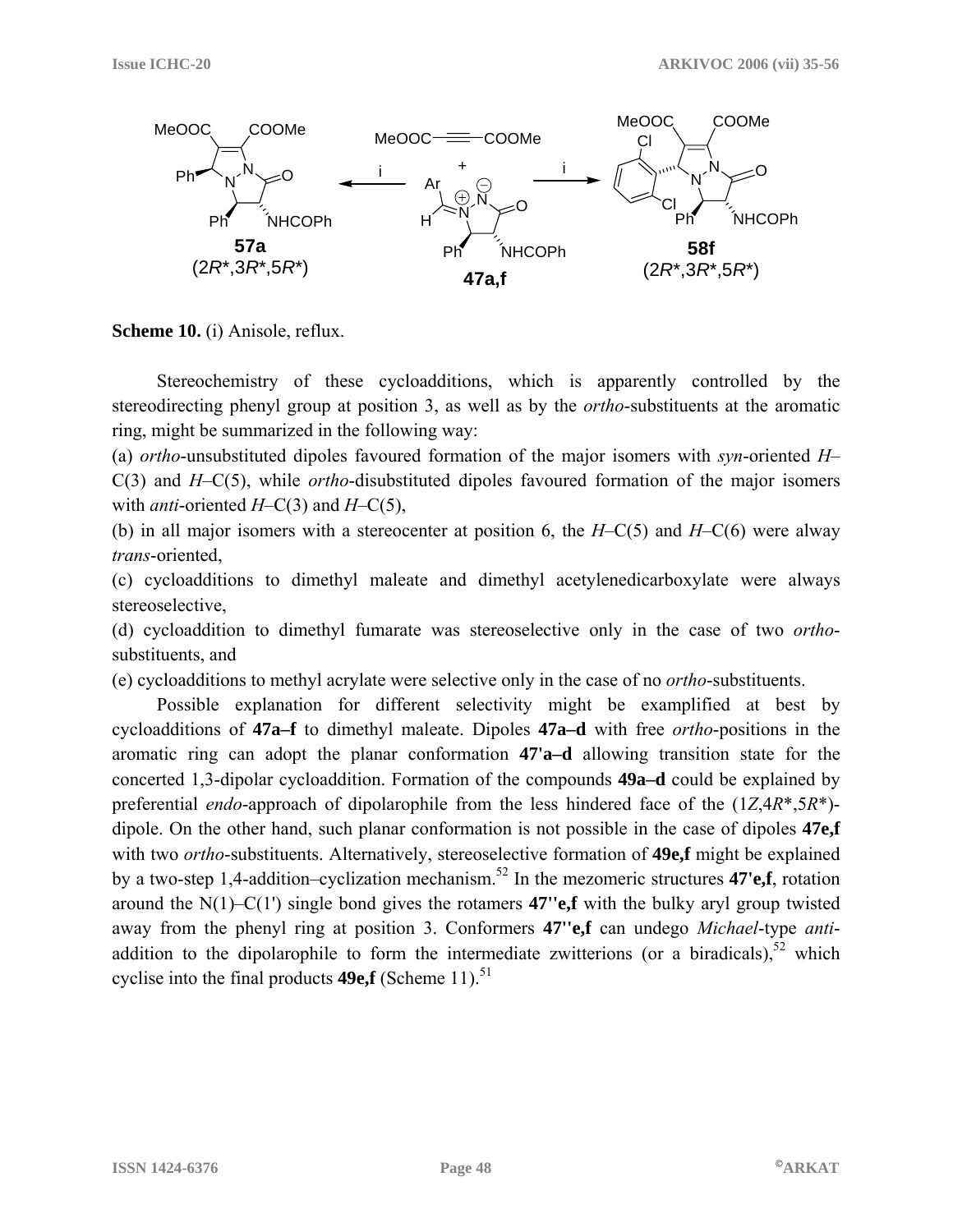

#### **Scheme 11**

 Stereoselective formation of compounds **49e,f** could also be in agreement with the *exo*approach of the dipolarophile from the less hindered face of the (1*E*,4*R*\*,5*R*\*)-dipoles **47e,f**.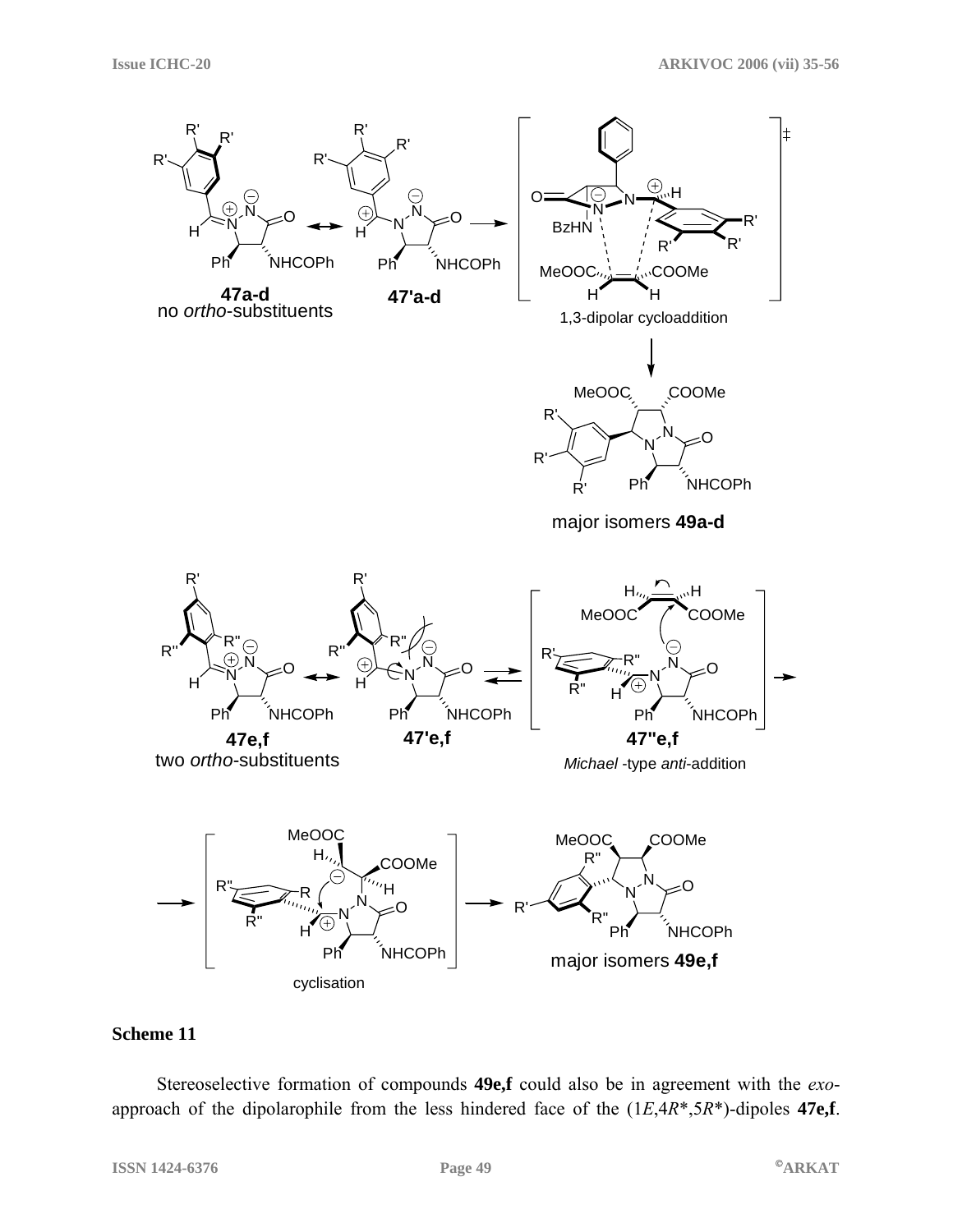However, this explanation does not seem suitable, since both, (*Z*)- and (*E*)-planar conformation of dipoles **47'e,f** would be sterically unfavourable due to two *ortho*-substituents and because *Z*/*E*isomerization of dipoles **47e,f** at 150 °C would consequently lead to a mixture of isomeric cycloadducts. In order to determine the possible  $Z/E$ -isomerisation, <sup>1</sup>H NMR and NOESY spectra of azomethine imine **47f** were recorded at 29, 62, 100, and 150 °C. Only one set of signals, observed in <sup>1</sup>H NMR spectra even at 150 °C, was in agreement with retention of the (Z)configuration. On the other hand, decreasing NOE between 1'–H and 5–H did not exclude the possibility of  $Z/E$ -isomerisation (Scheme 12).<sup>51</sup>



**Scheme 12** 

# **3.2 Combinatorial synthesis of 5***H***-pyrazolo[1,2–***a***]pyrrolo[3,4–***c***]pyrazole-1,3,5(2***H***,3a***H***) triones**

In continuation, we focused our attention also on combinatorial studies. Since the reaction and isolation conditions for azomethine imines **47** are allways the same (the dipoles precipitate from the reaction mixture), a series of azomethine imines **47** has recently been prepared by the parallel solution-phase approach and isolated simply by filtration, washing, and drying. In extention, the solution-phase approach was applied for the combinatorial synthesis of 15 tetrahydro-5*H*pyrazolo[1,2–*a*]pyrrolo[3,4–*c*]pyrazole-1,3,5(2*H*,3a*H*)-triones **54a–o** by reacting five azomethine imines **47a,b,d,e,f** with three maleimides **53a–c**. Maleimides were chosen, since they are also, like dimethyl maleate, the *cisoid*-dipolarophiles and cycloadditions were exspected to proceed stereoselectively regardles to the *ortho*-substituents at the aromatic ring (*c.f.* Scheme 9). Upon heating in anisole followed by cooling, evaporation, trituration with ether, filtration, washing, and thorough drying, all products **54a–i** and **54j–o** were isolated in analytically pure form in 18– 89% yields.53 According to exspectations, two stereochemical types of cycloadducts, **54a–i** and **54j–o**, were formed, depending on *ortho*-substituents at the aromatic ring. Surprisingly, recent NMR and X-ray structural determinations showed, that the configurations at positions 6, 7 and 9 were in agreement with the previously established stereocontrol, while the configurations at positions 3a and 9a were not.<sup>51</sup> This might be due to possible isomerisation at positions 3a and 9a in cycloadduct **54** or/and due to different steric demand of the dipolarophile **53** in comparison to dimethyl maleate (Scheme 13). $53$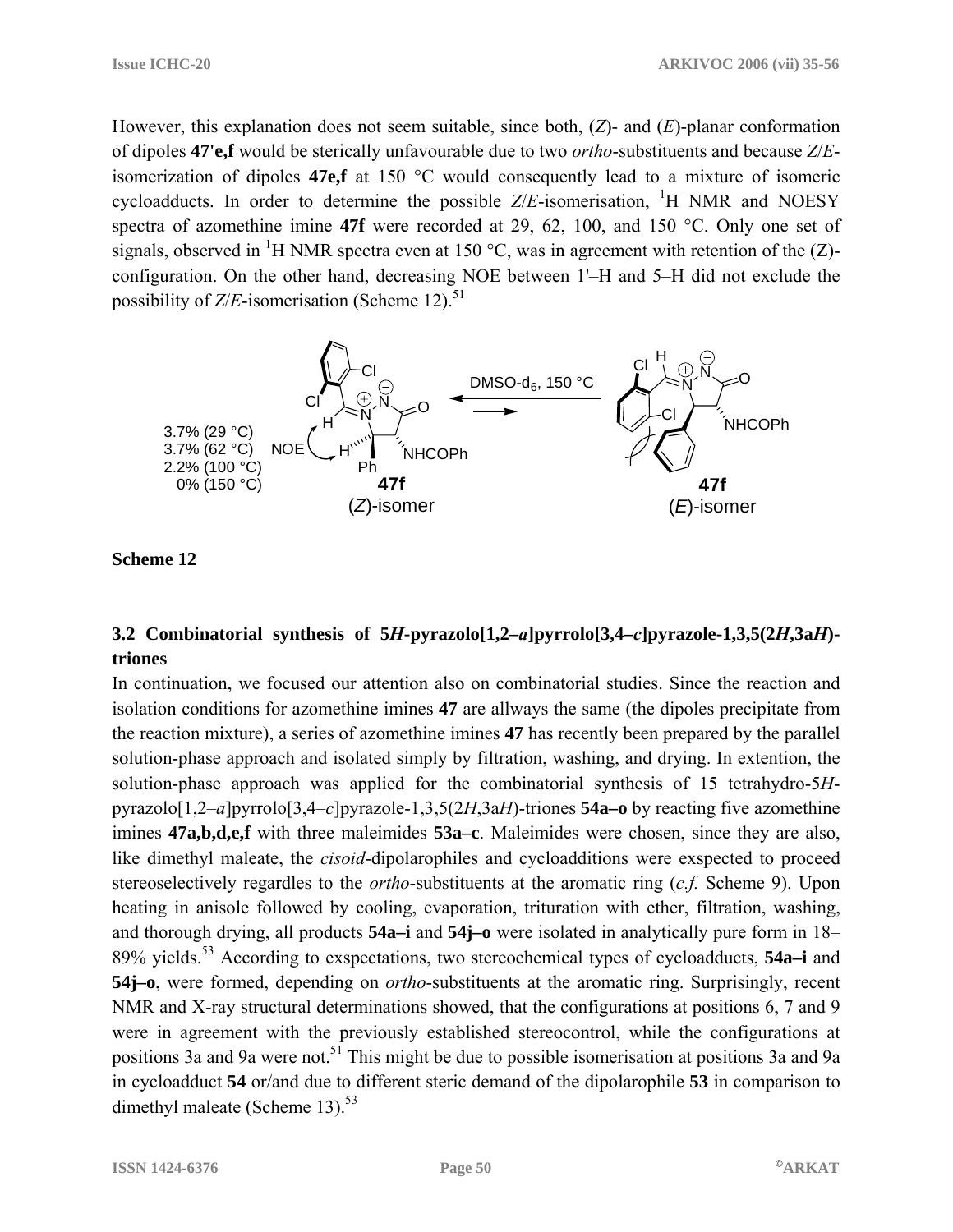

|  |                                                             |  |  | <b>Scheme 13.</b> (i) maleimide $53a-c$ , anisole, reflux; (ii) evaporation, trituration with $Et_2O$ , |  |  |
|--|-------------------------------------------------------------|--|--|---------------------------------------------------------------------------------------------------------|--|--|
|  | filtration, washing with $Et_2O$ , drying <i>in vacuo</i> . |  |  |                                                                                                         |  |  |

# **3.3 Combinatorial studies on cycloadditions to** *β***-keto esters.**

**54k** 2,6-dichlorophenyl Ph 82 **54l** 2,4,6-trimethylphenyl 4-methylphenyl 55 **54m** 2,6-dichlorophenyl 4-methylphenyl 89 **54n** 2,4,6-trimethylphenyl Me 18 54o 2,6-dichlorophenyl Me 84

Next, we investigated cycloadditons of azomethine imines **47** to β-keto esters **55**, 34 which result in the formation of two epimeric alkyl 3-aryl-6-benzoylamino-1-hydroxy-1-methyl-7-oxo-5 phenyltetrahydro-1*H*,5*H*-pyrazolo[1,2–*a*]pyrazole-2-carboxylates, the major (1*S*\*,2*S*\*,3*R*\*,5*R*\*,6*R*\*)-isomers **50** and the minor (1*R*\*,2*S*\*,3*R*\*,5*R*\*,6*R*\*)-isomers **50'**. During the preliminary studies it turned out, that *ortho*-disubstituted dipoles **47e,f** do not react.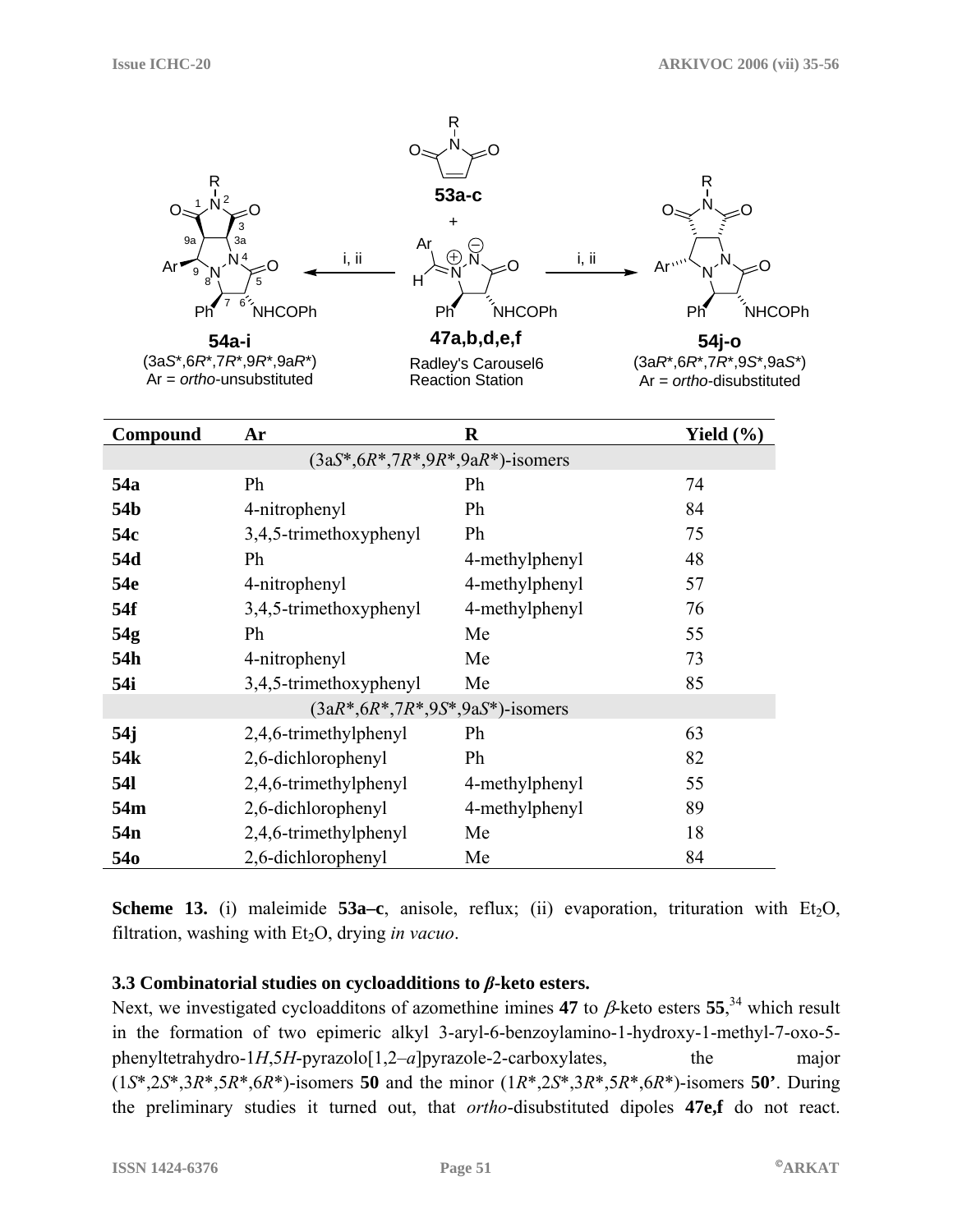Therefore, we have chosen three model *ortho*-unsubstituted azomethine imines **47a–c** and one model *ortho*-monosubstituted azomethine imine **47g** and nine model β-keto esters **55a–i** for a combinatorial study on cycloaddition reactions. First, 12 reactions were carried out with ethyl (**55a**), benzyl (**55b**), and *tert*-butyl acetoacetate (**55c**). With exception of **50**{47b; 55c}, the products were isolated as mixtures of epimers **50** and **50'**. Phenyl (**47a**) and 4-nitrophenyl (**47b**) susbtituted dipoles reacted with all three acetoacetates **55a–c**, while 4-methoxyphenyl (**47c**) and 2,4-dichlorophenyl substituted azomethine imine (**47g**) did not react in all cases. On the other hand, *tert*-butyl acetoacetate (**55c**) was the most reactive, since it underwent cycloadditions with all four azomethine imines  $47a - c$ ,  $g$ . (Scheme 14).<sup>53</sup>



**50/50'**{47a-c,g; 55a-c}

|                          | Yield/D.e. $(\%$ ) |            |                |  |  |
|--------------------------|--------------------|------------|----------------|--|--|
| $R(55a-c) \rightarrow$   | 55a                | 55b        | 55c<br>$t$ -Bu |  |  |
| Ar $(47)$                | Et                 | <b>B</b> n |                |  |  |
| 47a phenyl               | 76/48              | 60/14      | 78/46          |  |  |
| 47b 4-nitrophenyl        | 75/62              | 89/60      | 86/100         |  |  |
| 47c 4-methoxyphenyl      | n.c.               | 34/16      | 80/68          |  |  |
| $47g$ 2,4-dichlorophenyl | n.c.               | n.c.       | 66/64          |  |  |

*n.c.*) No conversion detected by TLC.

#### **Scheme 14.** (i) MeOH, Et<sub>3</sub>N (1 equiv.), r.t..

 Finally, 24 cycloadditions were performed with dipoles **47a–c,g** and β-keto esters **55d–i** with variable substituents at the *β*-position (**55d** (R = Et), **55e** (R = *n*-Pr), **55f** (R = *i*-Rr), **55g** (R  $= t$ -Bu), **55h** ( $R = Ph$ ), and **55i** ( $R = CH_2COOMe$ ). In contrast to eveloadditions to alkyl acetoacetates **55a–c**, isomerically pure cycloaccudcts were isolated upon reactions of **47a–c,g** with β-keto esters **55d–i**. An exception was compound **50/50'**{47a; 55d}, which was obtained in 72% d.e. 4-Nitrophenyl substituted azomethine imine **47b** was again the most reactive and gave cycloadducts also with sterically more demanding keto esters  $55g-i$  ( $R = t$ -Bu, Ph, CH<sub>2</sub>COOMe), while the other three dipoles **47a,c,g** reacted only with sterically less demanding keto esters **55d–**  $f(R = Et, n-Pr, i-Pr)$ . These results also support the indication, that, besides steric factors, the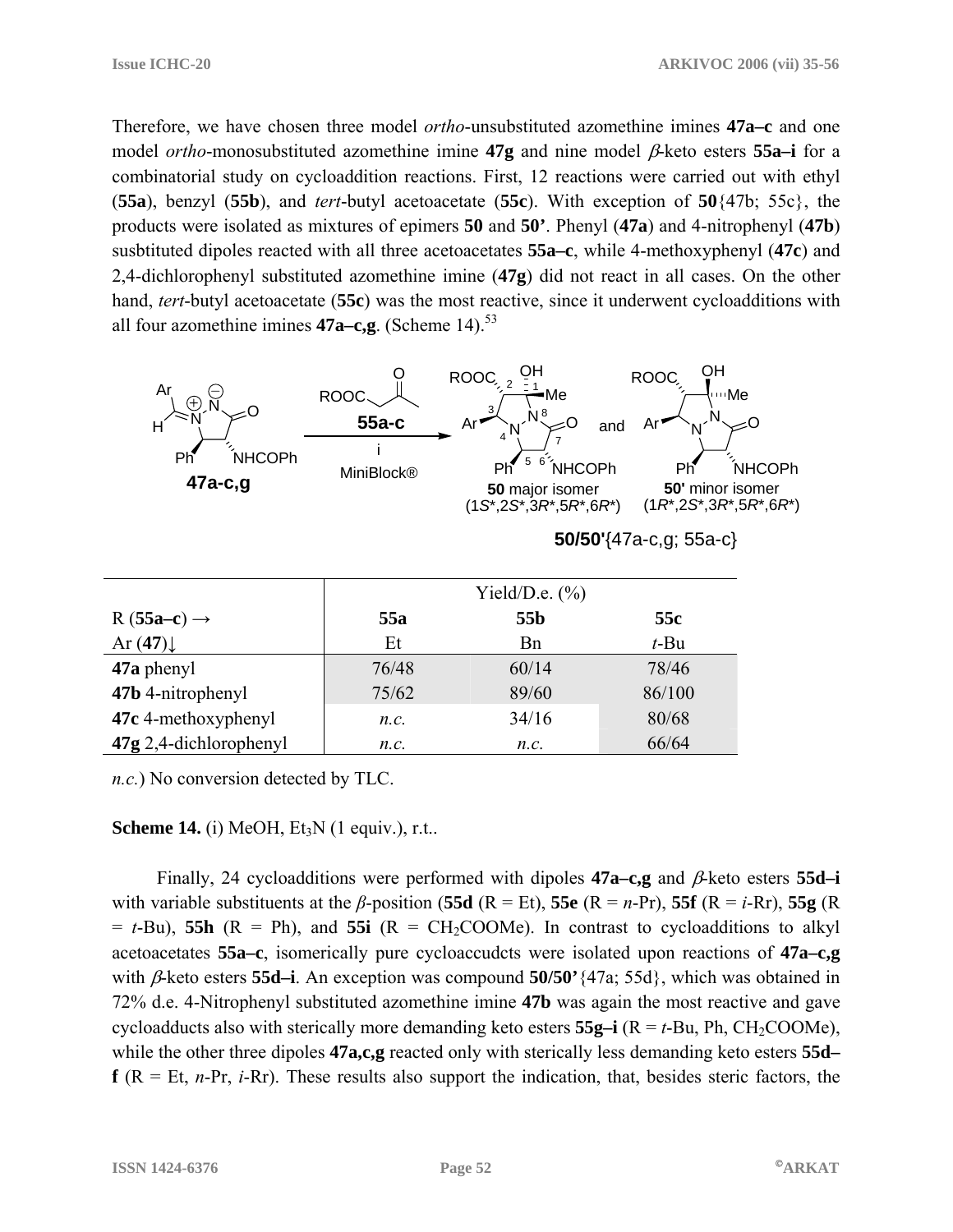electronic effects should also be taken into account by planning a combinatorial synthesis of pyrazolo $[1,2-a]$ pyrazolone type of peptidomimetics (Scheme 15).<sup>53</sup>



*n.c.*) No conversion detected by TLC.

<sup>a</sup>) Unless otherwise stated, the d.e. was 100%.

**Scheme 15.** (i) MeOH, Et<sub>3</sub>N (1 equiv.), r.t..

# **Acknowledgements**

I express my sincere gratitude to all of them, who made this lecture possible, especially to Professor Branko Stanovnik, the head of our research group, for his permanent support, fruitful collaboration, and scientific guidance; then to David Bevk, Dr. Uroš Grošelj, Vasko Jovanovski, Lidija Pezdirc, Dr. Samo Pirc, Andrej Prešeren, Dr. Cvetka Turk Jelen, and Uroš Uršič for their enthusiastic, skillful, and dedicated work. I thank also to David Bevk, Dr. Renata Jakše, Samo Pirc, Dr. Simon Rečnik, and Dr. Simona Golič Grdadolnik for the NMR studies and to Professor Ljubo Golič, Dr. Amalija Golobič, and Professor Anton Meden for the X-ray structural determinations. The financial support from the Slovenian Research Agency (project numbers: P0-0502-0103, P1-0179, and J1-6689-0103-04), Krka d.d., Lek d.d., Slovenia, and Boehringer-Ingelheim Pharma, Biberach, Germany, is gratefully acknowledged. Many thanks are due to Alexander von Humboldt-Stiftung, Germany, for the donation of a medium pressure liquid chromatograph.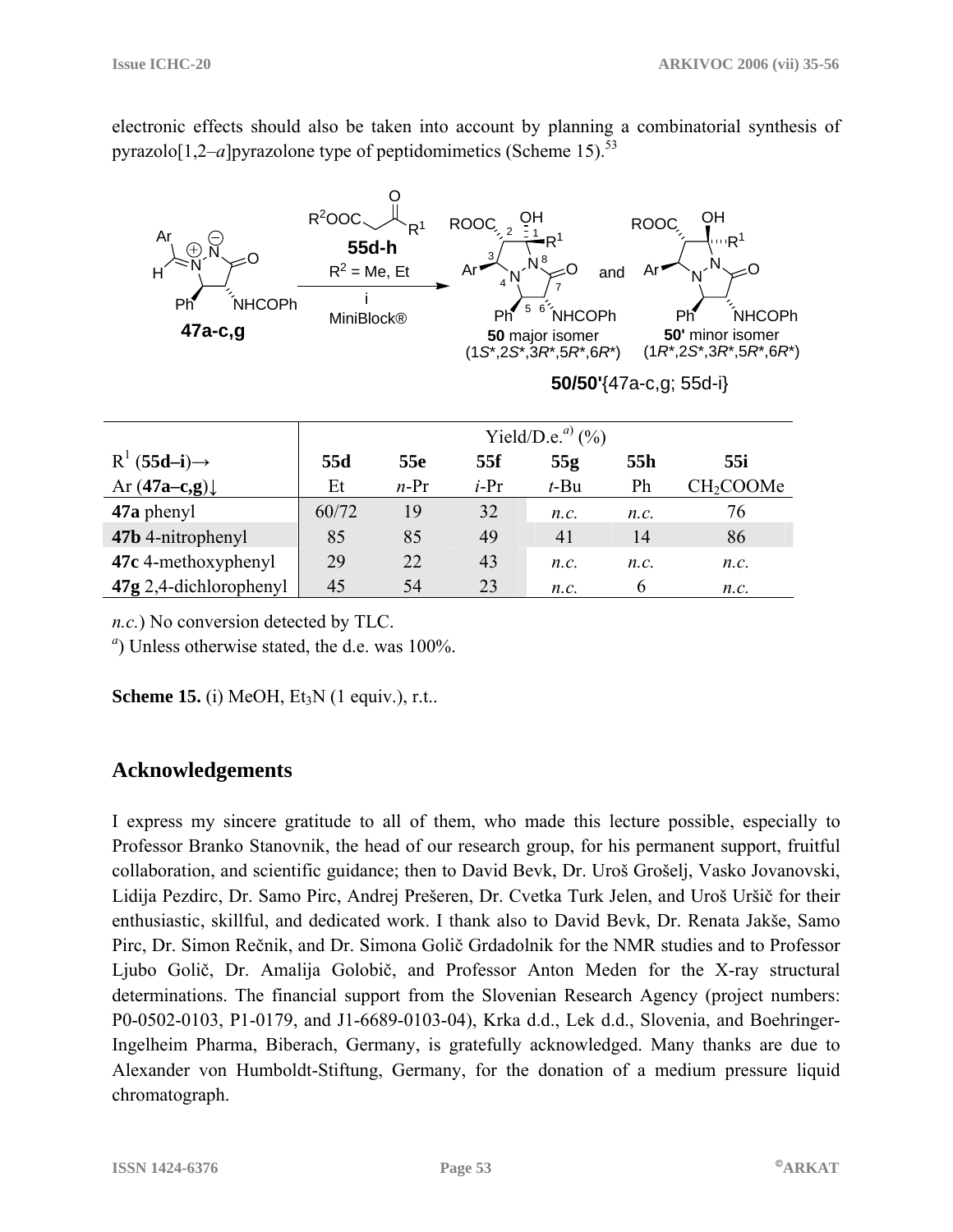# **References and Notes**

- 1. For recent reviews see: (a) Elguero, J. *Pyrazoles* in *Comprehensive Heterocyclic Chemistry II*; A. R. Katritzky, C. W. Rees, E. F. V. Scriven; Eds.; Vol 3; Elsevier Science Ltd., Oxford, 1996, pp. 1–75. (b) Varvounis, G.; Fiamegos, Y.; Pilidis, G. *Adv. Heterocycl. Chem.* **2001**, *80*, 75–165. (c) Stanovnik, B.; Svete, J. *Pyrazoles* in *Science of Synthesis, Houben-Weyl Methods of Molecular Transformations, Vol. 12*; Neier, R.; Ed.; Thieme Verlag: Stuttgart, 2002, pp 15–225.
- 2. (a) Sugimoto, N.; Watanabe, H.; Ide, A. *Tetrahedron* **1960**, *11*, 231. (b) Finar, I. L.; Utting, K. *J. Chem. Soc.* **1960**, 5272.
- 3. Buchanan, J. G.; Stobie, A.; Wightman, R. H. *J. Chem. Soc.* **1981**, 2374.
- 4. Morimoto, A.; Noda, K.; Watanabe, T.; Takasugi, H. *Tetrahedron Lett.* **1968**, *9*, 5707.
- 5. (a) Mulhall, J. *British journal of urology* **1997**, 79, 363. (b) Osterloh, I. H. *The discovery and development of Viagra (sildenafil citrate)* in *Sildenafil*; Dunzendorfer, U.; Ed.; Birkhaeuser Verlag: Basel, 2004, pp 1–13.
- 6. (a) Rainer, G.; Kruger, U.; Klemm, K. *Arzneimittel-Forschung* **1981**, *31*, 649. (b) Goertz, R.; Appelboom, T. *Int. Tissue React.i* **1985**, *7*, 263. (c) Vinge, E.; Bjorkman, S. B. *Acta Pharmacol. Toxicol.* **1986**, *59*, 165.
- 7. (a) Kameyama T.; Nabeshima T. *Neuropharmacology* **1978**, *17*, 249. (b) Kameyama, T.; Ukai, M.; Nabeshima, T. *Chem. Pharm. Bull.* **1978**, *26*, 3265. (c) Yoshida, N.; Nabeshima, T.; Yamaguchi, K. *Neurosciences* **1979**, *5*, 54.
- 8. (a) Naito, T.; Yoshikawa, T.; Kitahara, S.; Aoki, N. *Chem. Pharm. Bull.* **1969**, *17*, 1467. (b) Oshima, Y.; Akimoto, T.; Tsukada, W.; Yamasaki, T.; Yamaguchi, K.; Kojima, H. *Chem. Pharm. Bull.* **1969**, *17*, 1492. (c) Takabatake, E.; Kodama, R.; Tanaka, Y.; Dohmori, R.; Tachizawa, H.; Naito, T. *Chem. Pharm. Bull.* **1970**, *18*, 1900.
- 9. (a) Heijnen, H.; Geuze, H. *Histochemistry* **1977**, *54*, 39. (b) Blackwell, G. J.; Flower, R. J. *Prostaglandins* **1978**, *16*, 417. (c) Bragt, P. C.; Bansberg, J. I.; Bonta, I. L. *Inflammation* **1980**, *4*, 289.
- 10. (a) Jungheim, L. N.; Sigmund, S. K.; Fisher, J. W. *Tetrahedron Lett.* **1987**, 28, 285. (b) Jungheim, L. N.; Sigmund, S. K. *J. Org. Chem.* **1987**, 52, 4007. (c) Indelicato, J. M.; Pasini, C. E. *J. Med. Chem.* **1988**, 31, 1227. (d) Ternansky, R. J.; Draheim, S. E. *Tetrahedron Lett.* **1990**, 31, 2805. (d) Holmes, R. E.; Neel, D. A. *Tetrahedron Lett.* **1990**, 31, 5567. (e) Allen, N. E.; Hobbs, J. N., Jr.; Preston, D. A.; Turner, J. R.; Wu, C. Y. E. *J. Antibiot.* **1990**, *43*, 92.
- 11. For recent reviews see: (a) Svete, J. *J. Heterocycl. Chem.* **2005**, *42*, 361. (b) Svete, J. *Monatsh. Chem.* **2004**, *135*, 629. (c) Svete, J. *J. Heterocycl. Chem.* **2002**, *39*, 437.
- 12. For recent reviews see: (a) Stanovnik, B.; Svete, J. *Chem. Rev.* **2004**, *104*, 2433–2480. (b) Stanovnik, B.; Svete, J. *Synlett* **2000**, 1077–1091. (c) Stanovnik, B.; Svete, J. *Targets in Heterocyclic Systems* **2000**, *4*, 105–137;(d) Stanovnik, B. *J. Heterocycl. Chem.* **1999**, *36*, 1581–1593.
- 13. (a) Stanovnik, B.; Svete, J. *Mini-Reviews in Organic Chemistry* **2005**, *2*, 211–224; (b) Časar, Z.; Bevk, D.; Svete, J.; Stanovnik, B. *Tetrahedron* **2005**, *61*, 7508.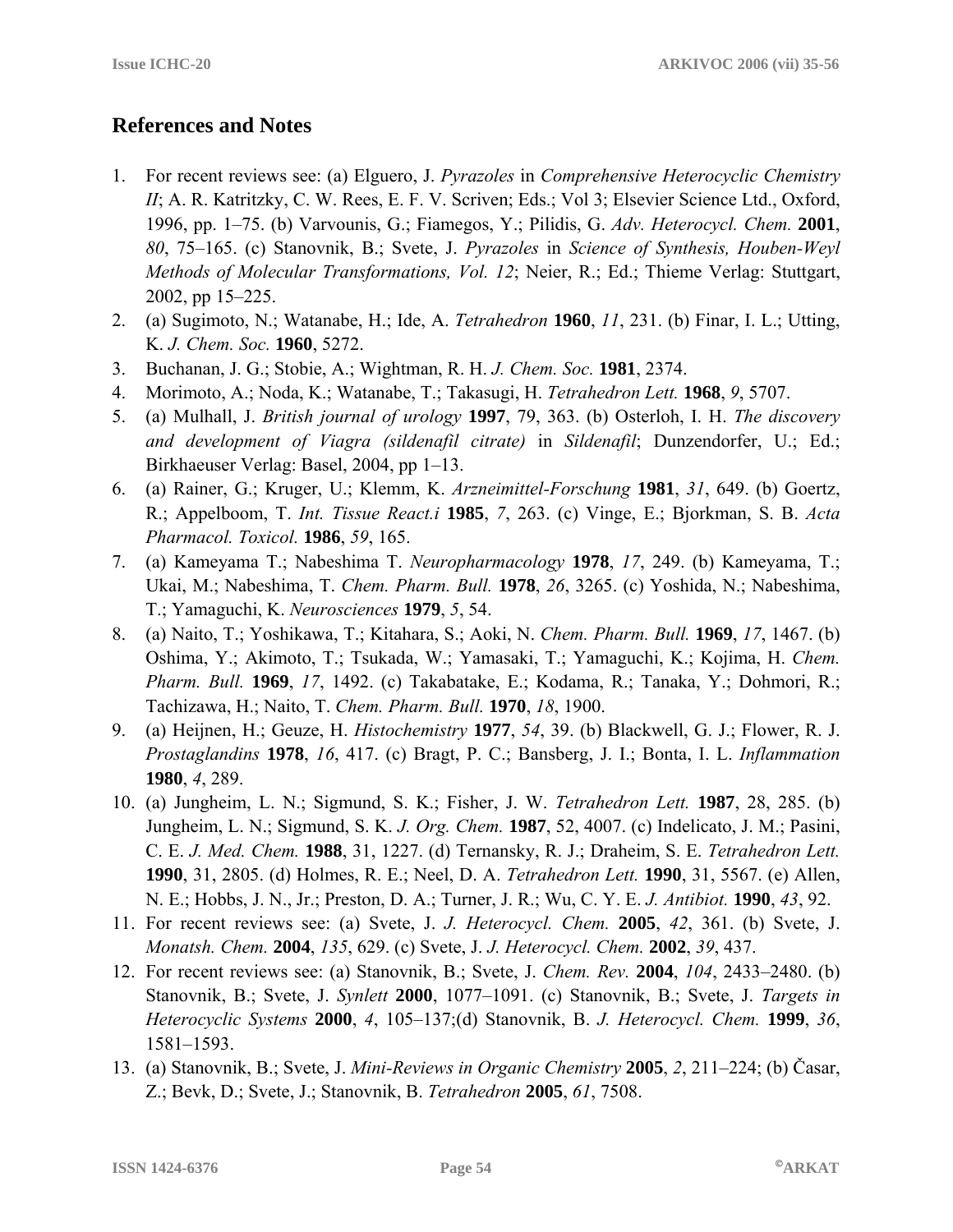- 14. (a) Pirc, S.; Bevk, D.; Golič Grdadolnik, S.; Svete, J. *ARKIVOC*, **2003** *(xiv),* 37. (b) Westman, J.; Lundin, R. *Synthesis* **2003**, 1025. (c) Čebašek, P.; Wagger, J.; Bevk, D.; Jakše, R.; Svete, J.; Stanovnik, B. *J. Comb. Chem.* **2004**, *6*, 356.
- 15. (a) Bratušek, U.; Hvala, A.; Stanovnik, B. *J. Heterocycl. Chem.* **1998**, *35*, 971. (b) Bevk, D.; Kmetič, M.; Rečnik, S.; Svete, J.; Golič, L.; Golobič, A.; Stanovnik, B. *Chem. Heterocycl. Compd.* **2001**, 1651.
- 16. Grošelj, U.; Rečnik, S.; Svete, J.; Meden, A.; Stanovnik, B.; *Tetrahedron: Asymmetry* **2002**, *13*, 821.
- 17. Hanzlowsky, A.; Jelenčič, B.; Rečnik, S.; Svete, J.; Golobič, A.; Stanovnik, B. *J. Heterocycl. Chem.* **2003**, *40*, 487.
- 18. (a) Bowler, A. N.; Doyle, P. M.; Young, D. W. *J. Chem. Soc., Chem. Commun.* **1991**, 314. (b) Dinsmore, A.; Doyle, P. M.; Young, D. W. *Tetrahedron Lett.* **1995**, *36*, 7503. (c) Dinsmore, A.; Doyle, P. M.; Young, D. W. *J. Chem. Soc., Perkin Trans. 1*, **1997**, 1297.
- 19. Škof, M.; Svete, J.; Stanovnik, B. *Heterocycles* **2000**, *53*, 339.
- 20. Mihelič, D.; Jakše, R.; Svete, J.; Stanovnik, B. *J. Heterocycl. Chem.* **2001**, *38*, 1307.
- 21. Čebašek, P.; Stanovnik, B.; Svete, J.; to be published.
- 22. (a) Škof, M.; Svete, J.; Stanovnik, B.; Golič, L.; Golič Grdadolnik, S.; Selič, L. *Helv. Chim. Acta* **1998**, *81*, 2332. (b) Pirc, S.; Rečnik, S.; Škof, M.; Svete, J.; Golič, L.; Meden, A.; Stanovnik, B. *J. Heterocycl. Chem.* **2002**, *39*, 411. (c) Škof, M.; Pirc, S.; Rečnik, S.; Svete, J.; Stanovnik, B.; Golič, L.; Selič, L. *J. Heterocycl. Chem.* **2002**, *39*, 957.
- 23. Grošelj, U.; Drobnič, A.; Rečnik, S.; Svete, J.; Stanovnik, B.; Golobič, A.; Lah, N.; Leban, I.; Golič Grdadolnik, S. *Helv. Chim. Acta* **2001**, *84*, 3403.
- 24. Grošelj, U.; Bevk, D.; Jakše, R.; Meden, A.; Pirc, S.; Rečnik, S.; Stanovnik, B.; Svete, J. *Tetrahedron: Asymmetry* **2004**, *15*, 2367.
- 25. Grošelj, U.; Bevk, D.; Jakše, R.; Rečnik, S.; Meden, A.; Stanovnik, B.; Svete, J. *Tetrahedron* **2005**, *61*, 3991.
- 26. Bergmann, M.; Zervas, L. *Chem. Ber.* **1932**, *65*, 1192.
- 27. Li, B.; Franck, R. W. *Bioorg. Med. Chem. Lett.* **1999**, *9*, 2629*.*
- 28. Uršič, U.; Stanovnik, B.; Svete, J.; submitted for publication.
- 29. (a) Saari, W. S.; Fisher, T. E. *Synthesis*, **1990**, 453. (b) Sibi, M. P. *Org. Prep. Proc. Int.* **1993**, *25*, 15. (c) De Luca, L.; Falorini, M.; Giacomelli, L; Porcheddu, A.; *Tetrahedron Lett.* **1999**, *40*, 8701. (d) De Luca, L.; Giacomelli, G.; Porcheddu, A.; Spannedda, A. M.; Falorini, M. *Synthesis*, **2000**, 1295. (e) Evans, D. A.; Hu, E.; Tedrow, J. S. *Org. Lett.*, **2001**, *3*, 3133.
- 30. Pirc, S.; Bevk, D.; Golobič, A.; Stanovnik, B.; Svete, *J. Helv. Chim. Acta*; in press.
- 31. (a) *Synthetic Applications of 1,3-Dipolar Cycloaddition Chemistry toward Heterocycles and Natural Products*; Padwa, A.; Pearson, W. H.; Eds.; John Wiley & Sons, Inc.: Hoboken, New Jersey, 2003. (b) *1,3-Dipolar Cycloaddition Chemistry*; Padwa, A.; Ed.; Vol 1; John Wiley & Sons, Inc.: New York, 1984.
- 32. Gothelf, V. K.; Jørgensen, K. A. *Asymmetric Reactions in Synthetic Applications of 1,3- Dipolar Cycloaddition Chemistry toward Heterocycles and Natural Products*; Padwa, A.; Pearson, W. H.; Eds.; John Wiley & Sons, Inc.: Hoboken, New Jersey, 2003, pp 817–899.